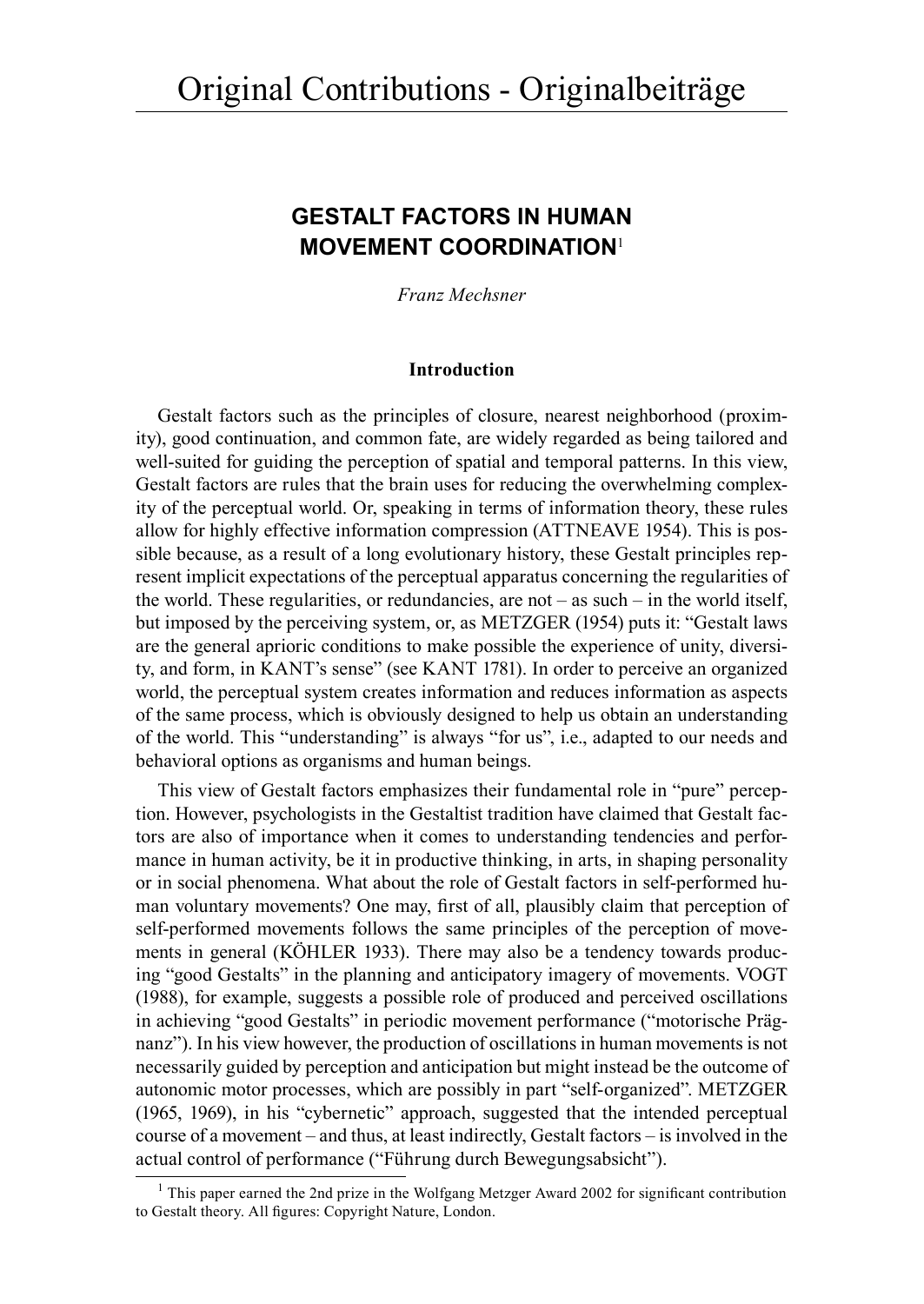The present paper explores the role of perceptual and anticipatory representations, and Gestalt factors in particular, in human movement performance. A class of apparently simple movements is considered here, namely bimanual oscillations. Movements of this kind include, for instance, periodic wiggling of both index fingers (KELSO 1984), and the continuous circling of both hands (SEMJEN et al. 1995), among others. In the last two decades, such oscillatory movements have been a major focus of studies addressing the basic organizational principles of human movements. Of special interest here is the tendency of the limbs in motion to mutually adjust and harmonize their movement characteristics: When a person moves his or her hands simultaneously there is an inclination towards synchronization in space and time. Especially with higher movement speed there is a strong tendency to move the limbs in mirror-symmetry with regard to the body's sagittal midline.

## **The symmetry tendency in bimanual movements**

A classical paradigm in this regard is the bimanual finger oscillation paradigm introduced by COHEN (1971) and KELSO (1981, 1984) (see Figure 1).



FIGURE 1: Instructed synchronous finger oscillation patterns. Symmetrical movements (a), and parallel movements (b). Reprinted by permission from Nature 414: 69 copyright 2001 Macmillan Publishers Ltd.

A person places his or her hands in parallel on a table and stretches out both index fingers so that they point away from the body. The person is instructed to periodically move both index fingers in a transverse plane, paced by a metronome pulse. At moderate frequencies, only two finger oscillation patterns are stable:(i) oscillations in mirror symmetry to the sagittal midline, and (ii) parallel oscillations. As oscillation frequencies increase, a symmetrical pattern remains stable up to the highest possible movement speed. In contrast, increasing oscillation frequencies heavily corrupt a parallel pattern. Often times a spontaneous, involuntary transition into a symmetrical pattern is observed. Transitions from instructed symmetry into a parallel pattern do not occur. A strong symmetry tendency of this kind is also evident in a wide variety of other bimanual oscillation models such as bimanual circling (CAR-SON et al. 1997; SEMJEN et al. 1995) and bimanual hand pronation and supination (BYBLOW et al. 1994), among others (see CARSON 1993 for a review). These impressive coordination and stability phenomena, and in particular, the symmetry tendency, have inspired a lively realm of research activities and stimulated the devel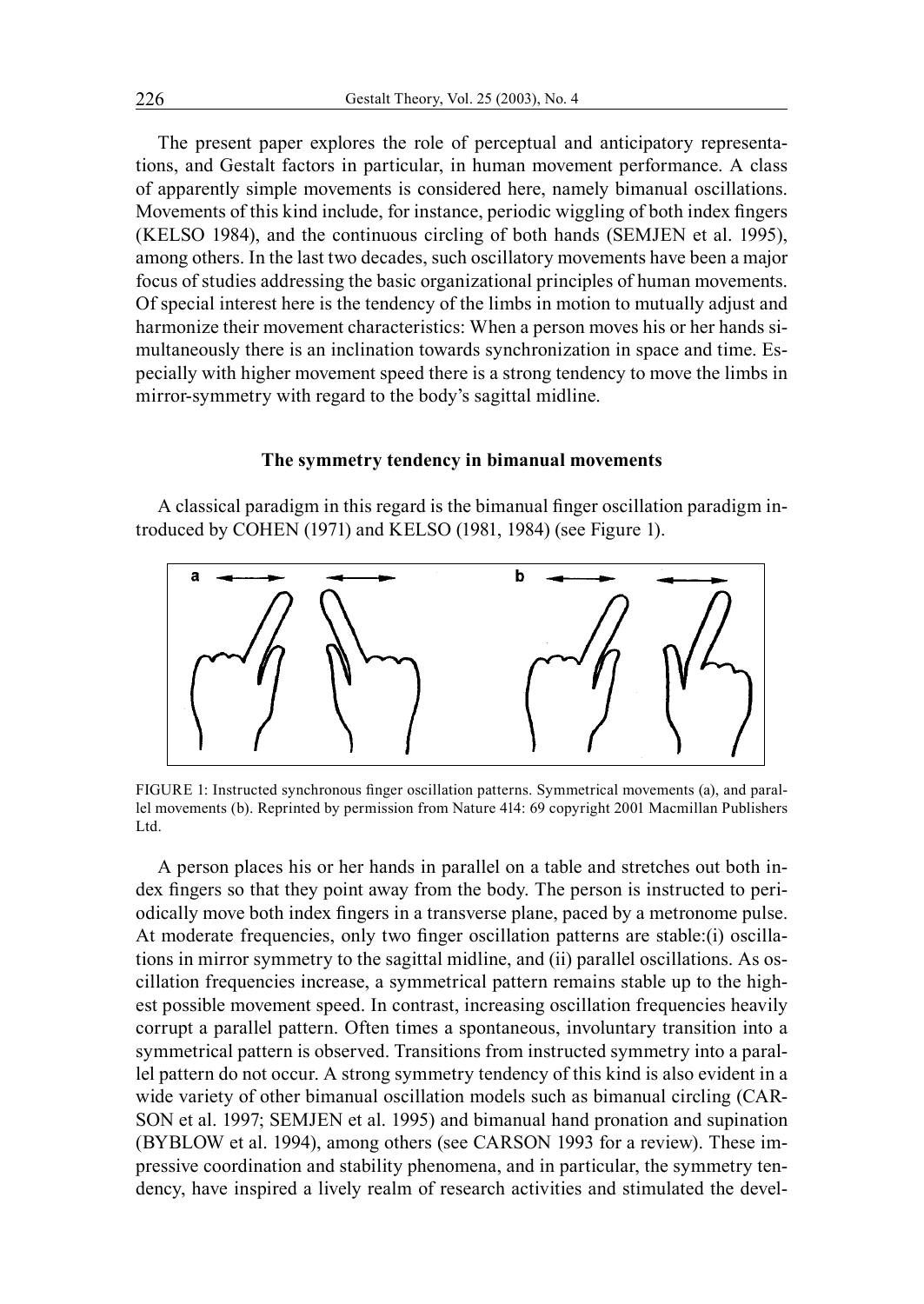opment of the synergetic or dynamic systems approach to movement understanding (HAKEN et al. 1985).

Symmetry is a particularly salient perceptual property. Symmetrical figures are considered "good Gestalts" par excellence providing paradigmatic evidence that there is a "Prägnanzprinzip" guiding form perception. Symmetry perception is a prominent topic in vision research (for a review see WAGEMANS 1997). Therefore it is very surprising that the symmetry tendency in bimanual movements has rarely been considered to be a tendency towards spatial mirror-symmetry, and thus maybe towards a perceptual "good Gestalt". Instead, it has been viewed as a tendency towards co-activation of homologous muscles, probably originating in motoric neuronal structures (CARSON et al. 2000; CATTAERT et al. 1999; HEUER 1993; KEL-SO 1984; SWINNEN et al. 1997).

## **Motoric approaches to human movement understanding**

A "motoric" interpretation of the symmetry tendency is well in line with a longstanding, still dominant, tradition of "motoric" approaches to human movement understanding, i.e., with the widely-held notion that movements are basically organized by way of coordinative processes in motoric neuronal structures (e.g., JORDAN 1995; KEELE 1968; SCHMIDT 1975, 1982a, 1982b). Some theorists have proposed, for example, that the symmetry tendency originates in bilateral neuronal crosstalk (CATTAERT et al. 1999). Others have proposed that there might be a mechanism that eases motor programming by taking advantage of homologies (HEUER 1993). Needless to say, perceptual rules – Gestalt factors in particular – are unsuitable for understanding the emergence of such a purely motoric phenomenon if the code is in terms of efferent signals. These signals are not part of mental life, so-to-say, but constitute a different level (PRINZ 1984). In any case, there remains a problem of translating muscular activation patterns into the planned perceptual effects of a movement, and vice versa. It has often been emphasized that muscular activation patterns seem not to be perceivable as such. Thus an efferent explanation of this kind initially seems rather plausible, which implies that perception and perceptual anticipation, particularly perceptual Gestalt factors, are not directly responsible for the structure of such muscular activation patterns.

There are theorists who claim that the problem of motor control is basically the problem of organizing the appropriate muscular activation pattern. From this point of view it is muscular activation patterns, possibly in terms of motor commands, which are planned, executed, and stored in memory. These motor patterns are clearly not perceptual in nature. According to this view, the role of the perceptual-cognitive level is only indirect. Let us consider how SCHMIDT (1975, 1982a, 1982b), in his classical, and paradigmatic, theory of generalized motor programs, characterizes the role of perceptual representations of one's own movements. SCHMIDT proposes an action-perception loop of the following kind. The first step in bringing about a voluntary bodily movement is to plan it by way of imagining, or anticipating desired perceptual movement effects. In a second step, this anticipated perceptual outcome is translated into a motor program, i.e., into a coherent representation of the movement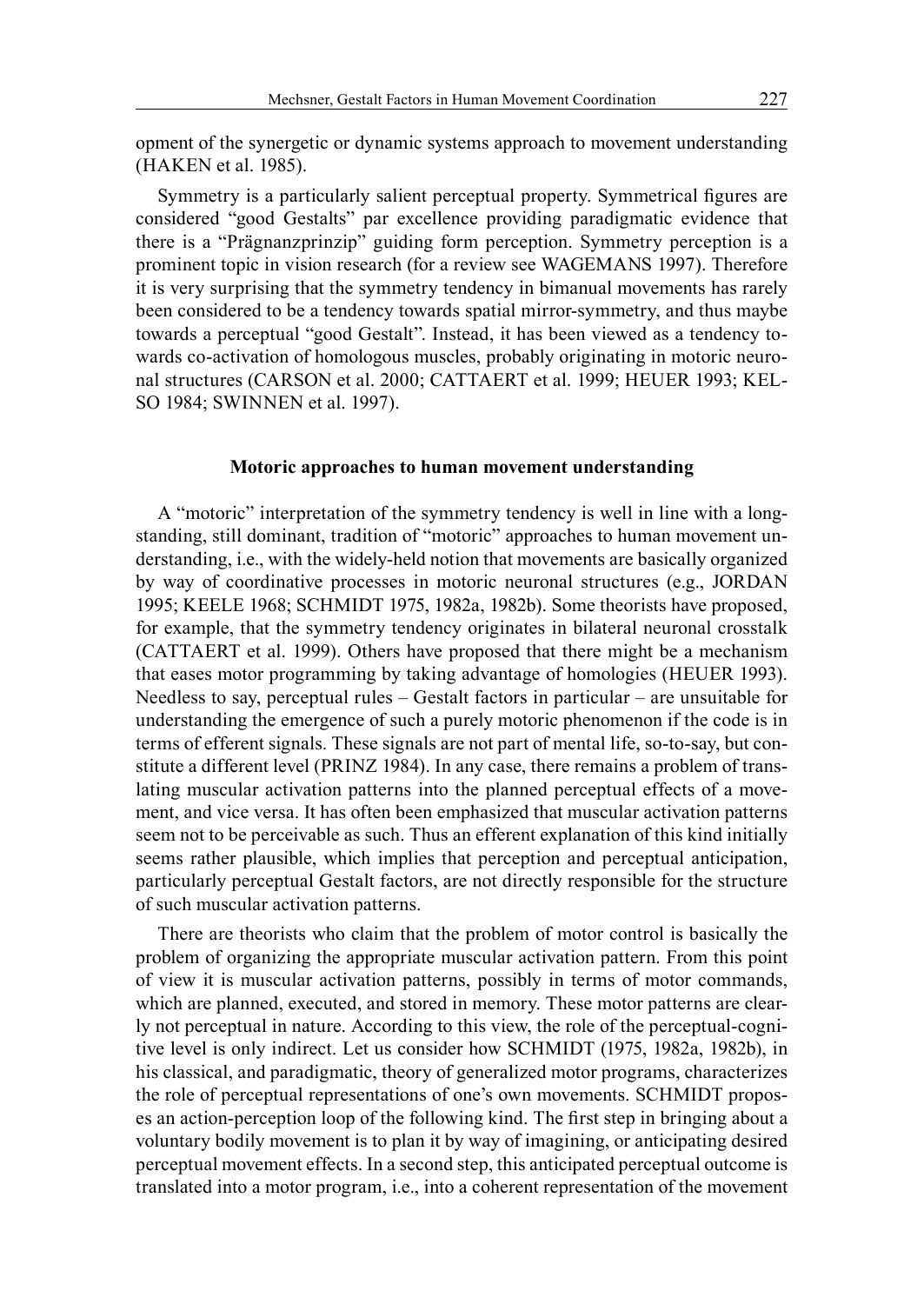in terms of the detailed pattern of the appropriate neuronal commands to the muscles (this translation solves the so-called "inverse problem"). In a third step, the motor program is set into action, i.e., the coherent pattern of motoric neuronal commands is executed. The neuronal commands activate the respective muscles, thus launching the bodily movement (the translation of the neuronal motor program into bodily action solves the so-called "forward problem"). The resulting movement effects are then perceived as "feedback", which is compared with the originally intended movement effects. In the case of a mismatch, corrections are made with regard to the motor program or the inverse and forward translations ("motor schemata"). As a result, the next movement may be performed more correctly.

According to the motoric viewpoint, the crucial, and causal, step in launching a voluntary movement is setting the neuronal motor program into action. Note that – according to this view – organization and coordination of a movement means, basically, organization and coordination of the corresponding motor program. To emphasize again, the motor program is considered to be a coherent, and autonomous, motoric representation of the movement, which is not accessible to phenomenological experience. The organizational principles are special for the motor system, without any obvious role for Gestalt factors or the like. SCHMIDT proposes, that the motoric movement code represents a specification of the relevant muscles, or roles of muscles, and a set of crucial muscular activation parameters. Some of them can be stored permanently as part of the generalized motor program, whereas some of them are flexibly tuned according to the respective situational goals. Relative activation time and relative force of the muscles are considered fixed parameters of the permanent kind whereas absolute duration and force are variable parameters of the flexible kind.

# **No role for Gestalt factors in "motoric" codes**

For our porposes it is important to note three things: (i) the grouping principle of muscles, or of the respective motoric neuronal commands, is almost purely summative. Even if one assumes that hierarchical groupings of muscular synergies are possible, this will not alter the general scheme; (ii) it follows that the perceptual-cognitive architecture of the phenomenological movement, including its meaning and intention, is not present in the motor program; (iii) as there is no obvious capacity limitation, motor programs are not bounded in content, and thus may account for bringing about movements of any degree of formal complexity, even if they involve utterly complicated contraction patterns of a huge many synchronously active muscles.

These principal characteristics are still present also in more recent "motoric" approaches to understanding human voluntary movements (see JORDAN 1995). As mentioned above, proponents of "motoric" approaches often implicitly or explicitly hold that it is most important to understand the translation of the planned body movement into the respective muscular activation pattern, and vice versa, in order to understand how voluntary movements are brought about. In this view, movement control is said to be brought about by way of a "sensory-motor mapping", a "transla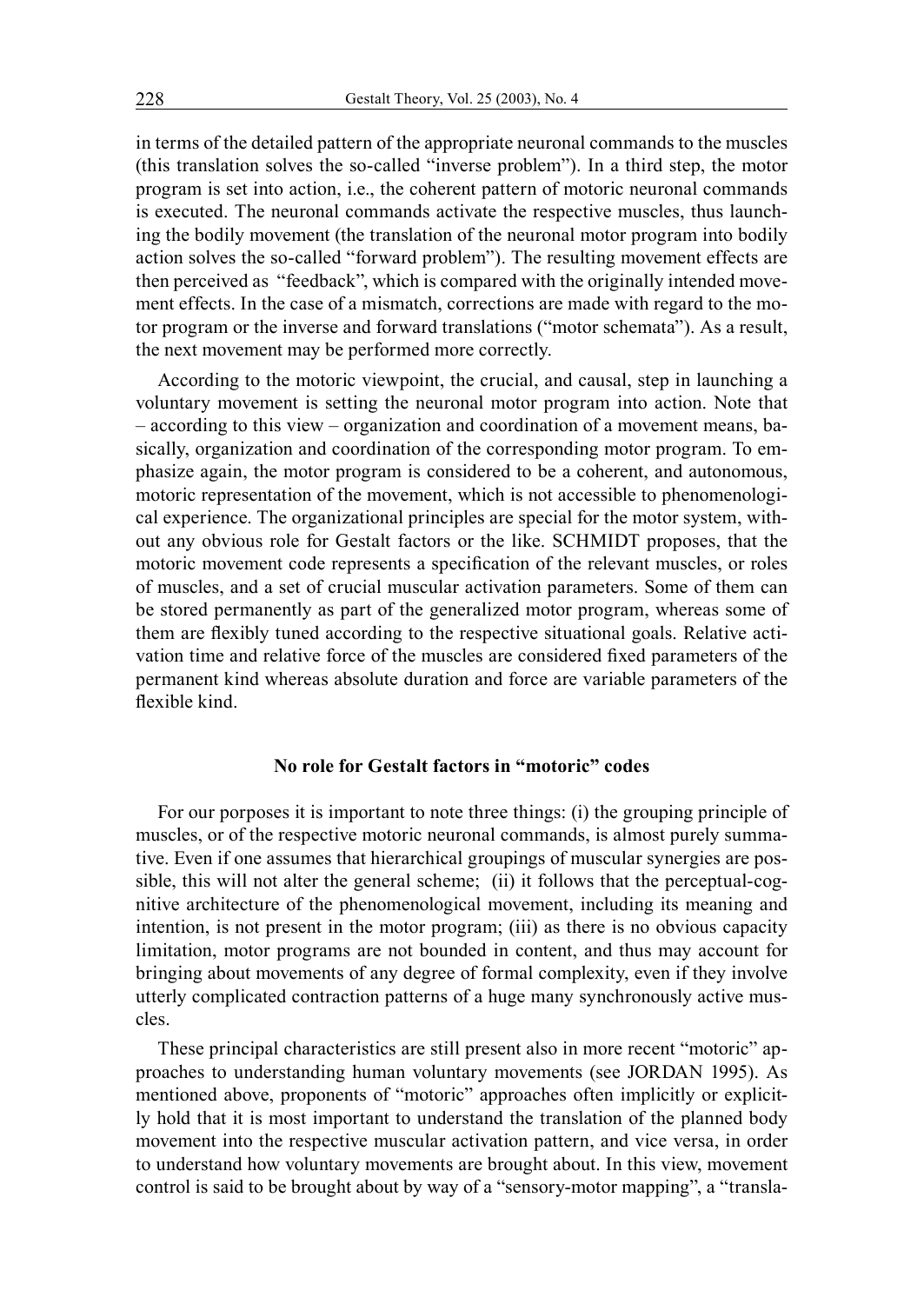tion", or "coordinate transformation" from sensory into motoric information codes and vice versa (e.g., PELLIONISZ & LLINÁS 1979, 1980; see also CHURCHLAND 1986). As JORDAN (1995) puts it, "sensory and motoric data ... may refer to the same entities but in different coordinate systems. Transformations between these coordinate systems allow sensory and motoric data to be related, closing the sensory-motor loop."

The problem of inverse and forward translation, posed herewith, is not easy to solve in such a framework. One has to ask how planned movement effects are translated into motor programs, and vice versa.

METZGER (1965) illustrates this problem by pointing out that a voluntary movement of the hand, which is experienced as clearly hand-focused, corresponds to a complex innervation pattern of muscles in the upper arm and shoulder. While holding that the mentally anticipated movement ("Bewegungsabsicht") is continuously guiding the physical movement, he has no choice but to state that the transformation of this mental representation into the real movement is "a wonder". PRINZ (1984) emphasizes the conceptual and functional separation of "perceptual codes" and "motoric codes", which are treated as almost incompatible in traditional cognitive psychology and movement science. He claims that the mutual "translation" of these codes into each other can, in frameworks of the kind, only be a result of learned associations of motoric and sensory representations. As there is no structural compatibility of the codes, the motoric and perceptual-cognitive levels are simply "connected" in an associative way.

The role of perceptual representations in motor control according to this kind of motoric approach is clear: perceptual representations in movement anticipation and movement perception (e.g. feedback) are used for comparing the intended movement with the real outcome. In this view, there is no necessity of the perceptual movement representation to be directly functional in controlling muscular activity. In consequence, principles of the Gestalt kind, which may guide anticipation and perception of movements, do not have a functional role in movement execution.

# **Movement organization might be purely perceptual-cognitive: the common coding approach to perception and action**

In this paper, I will favor an alternative approach to understanding human voluntary movements. In contrast to the traditional "motoric" view, the approach suggested here denies the existence of any coherent, integrated, and autonomous representation in terms of a motoric code as separated from perception. Instead I suggest a basic functional role of perceptual representations and, in particular, Gestalt factors, in movement organization and execution. PRINZ (1984) considers the possibility that there might not be a mere associative "connection" between sensory and motoric codes, but instead there is a meaningful "match" – in the sense, that sensory and motoric information is brought together in a functionally meaningful way. According to PRINZ, it remains to be determined how this matching process might work exactly in order to make the body actually move. In any case, in order to meet on a meaning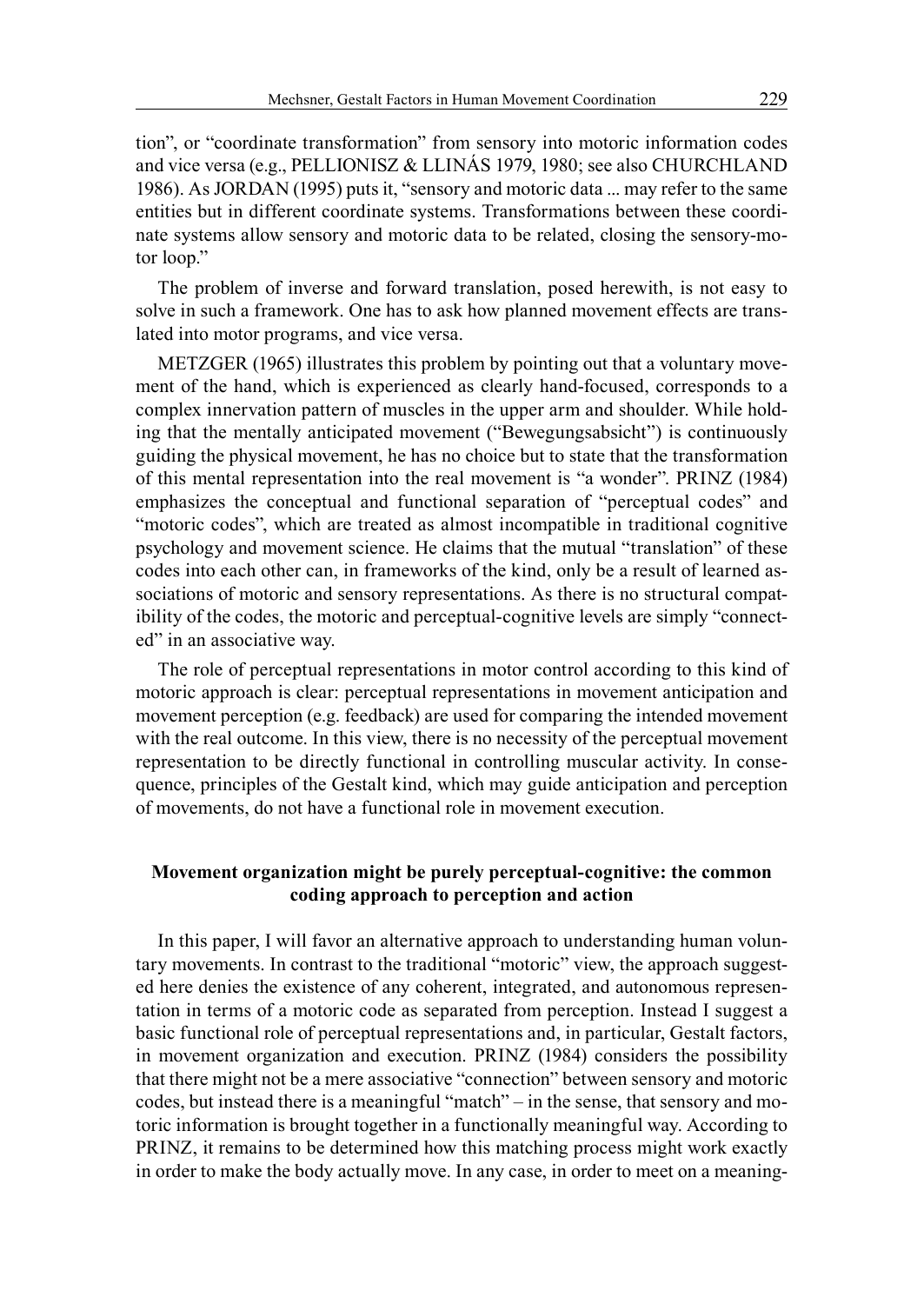ful level, there must be a common representational medium, or "common code", for sensory and motoric information (PRINZ 1984, 1990, 1997). Such a common representational medium, which can only be perceptual-cognitive in nature, seems plausible in the light of manifold experiments (for a review see HOMMEL et al. 2001).

According to PRINZ, the common coding principle implies that perceptual representations not only guide but control movement execution. Interestingly, this claim matches METZGER's (1969) proposal that the "phenomenal-perceptual field" may be functional as a "central steering mechanism". If so, how might this work? HOMMEL (1998) called the suggested action-controlling perceptual representations "event files", in analogy to the notion of "object files" as proposed by KAHNEMANN & TREISMAN (1984; KAHNEMANN et al. 1992). HOMMEL did so because intended, executed, and perceived actions are said to be represented in a similar way for the perceptual representational medium – namely they should be perceived as events. However, in this notion there is no idea, so far, how such "events" might be brought about. Indeed, this problem has not been seriously and convincingly addressed by the proponents of the "common coding" approach, apart from their plausible claim that human movements are brought about, somehow, by way of event files.

## **Perceptual Gestalt factors might be functional in movement execution**

If the theory of common coding is correct, which means that there is a solution to the translation problem, it has to be proposed that event files contain information that is directly functional for movement execution. This is because the economic organization of the movement, as well as the muscular activation, has to be controlled by way of the event file. Certainly, situational features that are connected to the to-beperformed movement are of relevance here, even if only connected by way of simple associative learning (ELSNER 1999). However, taking the common coding approach seriously means that these associations are not established between perceptual and some hidden motoric representations of the kind sketched above. Instead they are forming and structuring the event file itself, i.e., taking place between perceptual features of the situation and perceptual features of the to-be-executed movement.

Specifically: I assume that the event file serves at least two different functions in voluntary movement organization, maybe by way of different kinds of contents. First, the event file exposes how a movement, as embedded in the given situation, "should" look, feel and sound, how it "actually" looks, feels, and sounds, and so on. This is equally assumed in motoric approaches to human movement understanding. Second, there are constituents of the event file, which are directly functional in making the body move. Such a claim is a theoretical necessity in the perceptual-cognitive approach suggested here, whereas in a motoric approach there is no need at all of perceptual elements being directly functional in movement execution.

The event file is possibly limited in content due to limited working memory. This capacity limitation makes vital a most economical organization. This problem does not arise in the traditional motoric representations, as they are conceived as unaffected by capacity limits. This is not a trivial problem. The plausibility of a perceptual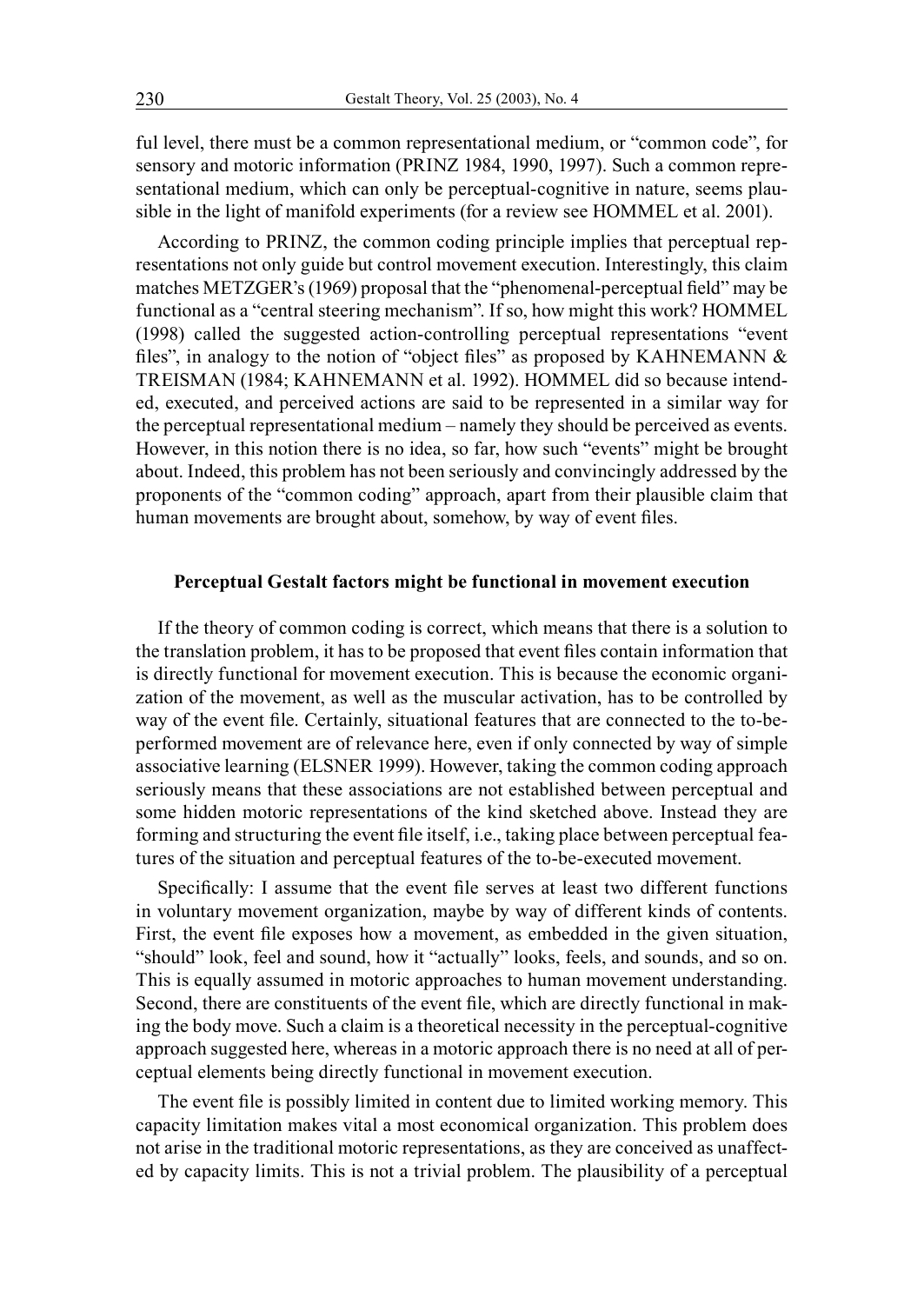approach to human movement organization is very dependent on whether a framework can be presented to account for how (formally) complex patterns of body movements can be coordinated in spite of a limited working memory capacity.

What kind of event file content, or mental activity, might be functional in movement control? METZGER (1982) gives a hint by saying that there might be Gestalt principles that are useful for movement execution. He names the example of "swing" ("Schwung") as a "new" principle, which he claims to play virtually no role in pure perception, but to be of importance in the performance of well-organized movements. What is swing? "Objectively", it means making use of kinetic energy, possibly in order to optimize energy economy of movements. "Swing" may also serve to economically coordinate many body parts by way of a common rhythm, or to organize the movement in a way that the center of gravity moves according to a minimum-jerk principle. Interestingly, there is a strong subjective phenomenal counterpart of how it feels to move with a good "swing". Swing can thus be perceived. Making optimal use of "swing" can be learned. Performance can be adjusted by way of adjusting the corresponding perceptual quality of the swing. To sum up, swing is not only a physical but also a phenomenological quality. This quality is connected, for instance, with the experience of performance pleasure and "flow" (CSIKSZENT-MIHALYI & CSIKSZENTMIHALYI 1988).

These considerations are preliminary and do not explain in detail the role of perceptual swing for guiding and directly controlling movements. However, in my view, the example of swing suggests that it is rather plausible to assume a functional role for Gestalt factors in movement control. To infer from the example of swing, such factors can be presumed to bring about a special kind of perceptual experience: Whereas classical Gestalt factors mediate a mere "passive" perceptual experience of the world, these movement-related factors mediate action, or the perception of being active, so-to-say. Their main evolutionary raison d'être might be for the planning and controlling one's own activity. Maybe they are crucial in forming the sense of being active, or even in forming the bodily self, i.e., in forming the fundamental awareness of being an effective actor in a scene. Interestingly, master teachers often maintain that optimizing swing is a major issue in acquiring advanced motor skills such as in skiing or playing the violin (e.g., McCLUGGAE 1983; MENUHIN 1971).

Incidentally, it is not necessary to follow METZGER (1982) in assuming that Gestalt factors of this kind play no role in "pure" perception of the outer world. To maintain the example, one may perceive "swing" while watching a champion make a perfect ski run, while listening to a lively piece of music, or even while looking at a picture painted in wild brush strokes. It is possible that the perception of swing often or always goes along with a resonating experience of one's own activity, but I do not want to insist on this at this early point. It is tempting to speculate that Gestalt factors of this kind easily and naturally mediate movement imitation, conjoint movements in dancing, and the like.

The traditional notion that movements are basically coordinated in the motor system implies a limited functional role of perceptual factors in actual movement control. Maybe in the end a mixed approach will turn out to be the most adequate.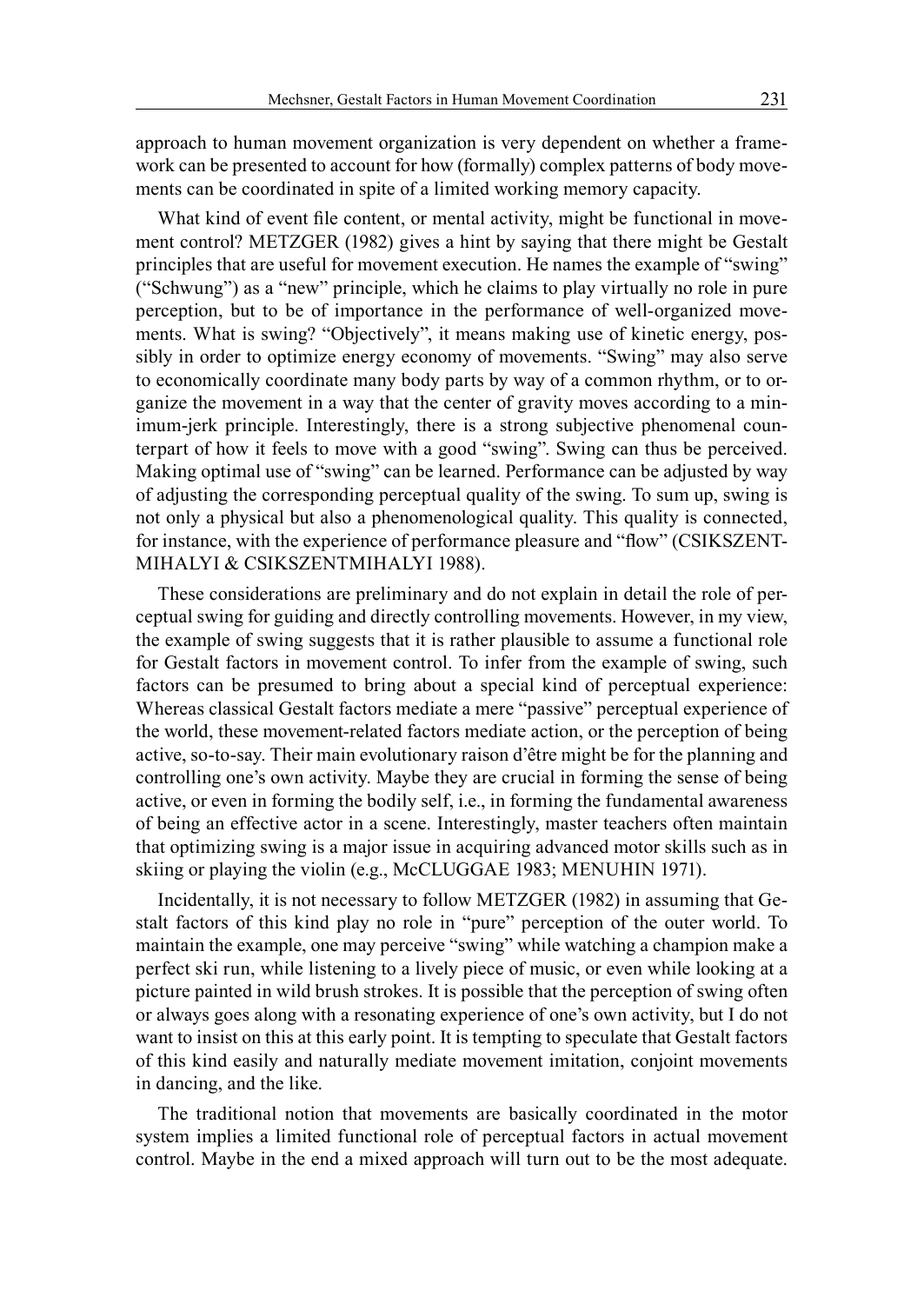However, as explained below, I am personally much more inclined to a purely perceptual-cognitive approach saying that movements are functionally controlled solely by way of event files. If this is the case, Gestalt factors certainly play a crucial, canonical, role in making the body move. Gestalt factors might mediate the connection between phenomenal content and physical movement.

# **Evidence supporting a motoric approach to movement understanding is ambiguous**

Is there any experimental evidence that the proposed perceptual-cognitive approach to movement control is plausible? Upon reviewing the literature on human movement control one gets the strong impression, at first sight, that the answer is clearly "no". It is widely almost taken for granted that a "motoric" approach is adequate. With regard to spontaneous coordination phenomena, it is often held that there is convincing or even "overwhelming" (CARSON et al. 2000) evidence that phenomena such as the symmetry tendency in bimanual movements originate in motoric neuronal structures (e.g., CATTAERT et al. 1999; HEUER 1993; KELSO 1995; SWINNEN et al. 1997, 1998).

On further examination, however, it seems fair to say that the experimental results, which are often cited to provide evidence for a dominant role of motoric processes in movement coordination, are virtually always open to a perceptual interpretation as well. Following a thorough review of the literature, I am not aware of any result that might not easily be explained in terms of a purely cognitive and perceptual control of the respective movement phenomenon (see MECHSNER 2003; MECHSNER et al. 2001). Quite astonishingly, many authors seem to favor a priori a motoric explanation in cases where both a motoric and a perceptual explanation are possible. Often they do so without even considering that a perceptual explanation might be equally conceivable. In one striking example, it is widely held that the symmetry tendency in bimanual movements reveals a tendency towards co-activation of homologous muscles (e.g., SWINNEN et al. 1997, 1998). This is done in spite of the obvious fact that co-activation of homologous muscles is confounded with spatial, perceptual symmetry of the movement pattern.

Regarding motor programs, the reported theoretical and empirical evidence in favor of complex motoric representations is not unequivocal. The classical argument for the view that complex motor programs are indispensable in motor control may be seriously doubted. KEELE (1968) refers to so-called ballistic movements, which are performed so quickly that an online control via feedback would not be possible. Therefore, according to KEELE, there must be a motoric representation specifying in advance the muscular contraction pattern. However, it is equally plausible to assume that suitable forward and backward mappings in a cognitive and perceptual functional medium are fully sufficient to enable humans to perform even ballistic movements. After all, such movements are usually embedded in ongoing motor activity which ensures a reasonably accurate pre-specification of the relevant movement control parameters using sensory anticipation, which is a continuation in this case. To cut a long argumentation short, a purely cognitive and perceptual approach to understanding human movement organization seems possible, in the light of the available evidence.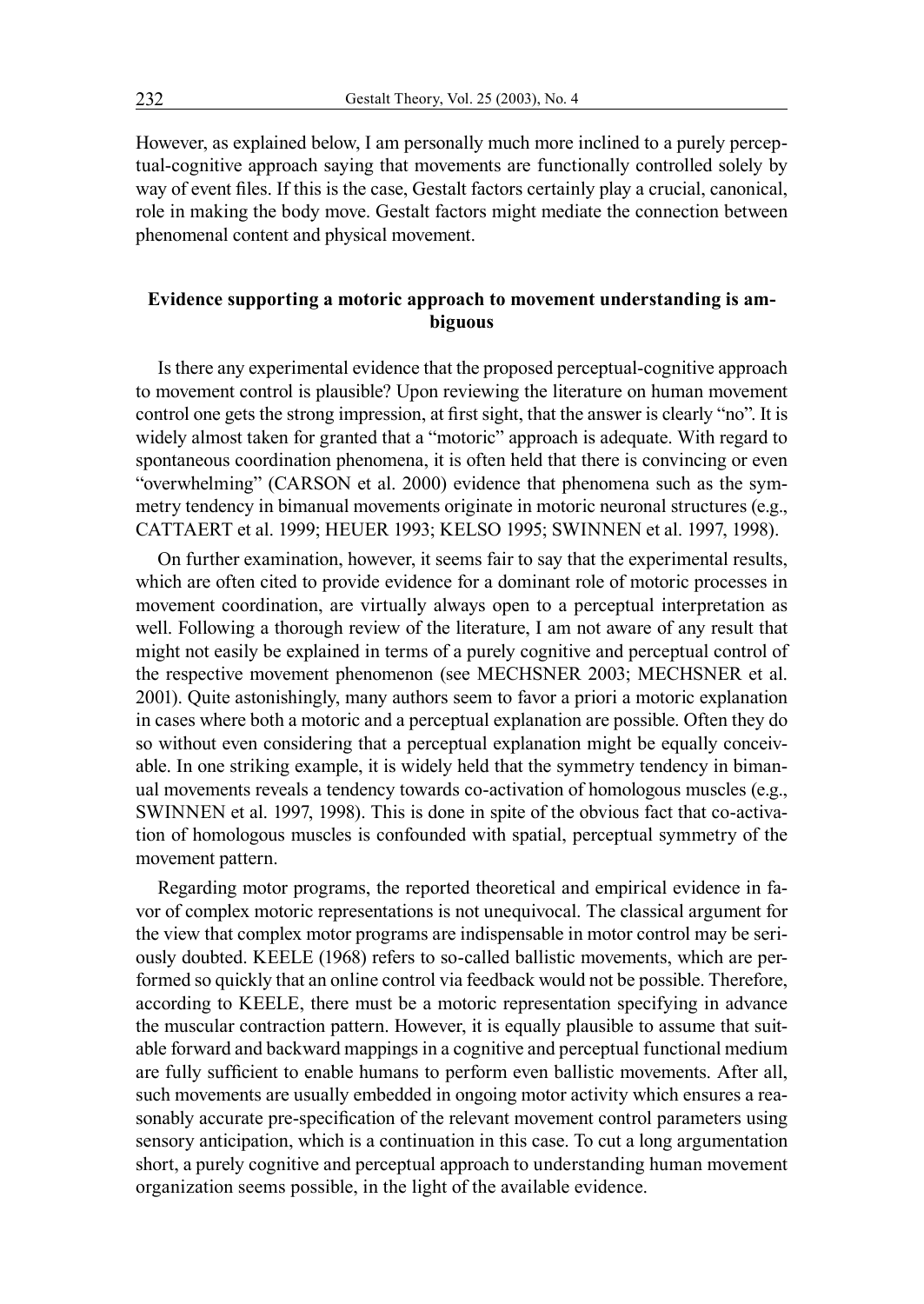## **A perceptual-cognitive approach to understanding movement is plausible**

Is a perceptual-cognitive approach to understanding movement plausible? First, consider the spontaneous symmetry tendency in bimanual coordination. As has been pointed out above, the evidence in the literature is open to a motoric as well as to a perceptual interpretation. Recent experiments by MECHSNER et al. (2001), however, provide strong evidence suggesting that the symmetry tendency is actually perceptual, and not motoric, in nature. In one of their experiments, MECHSNER et al. replicated KELSO's (1984) classical demonstration of the symmetry tendency in the finger oscillation model as described above. MECHSNER et al. (2001) varied this paradigm in a particular way. Similar to the classical model, participants were instructed to periodically move their index fingers in parallel, as well as in symmetry. In a trial, a metronome pulse paced the oscillation frequency from 1.4 Hz up to 3.6 Hz, over the course of 24 s. As a newly introduced additional condition, the hands were individually placed palm-up or palm-down (Figure 2). Positions with both hands either palm-up or palm-down are called "congruous". Positions with one hand palm-up and the other palm-down are called "incongruous."



FIGURE 2: Instructed palm positions. Congruous positions with both palms down (a) or both palms up (b). Incongruous positions with one palm up and the other palm down (c, d). Reprinted by permission from Nature 414: 69 copyright 2001 Macmillan Publishers Ltd.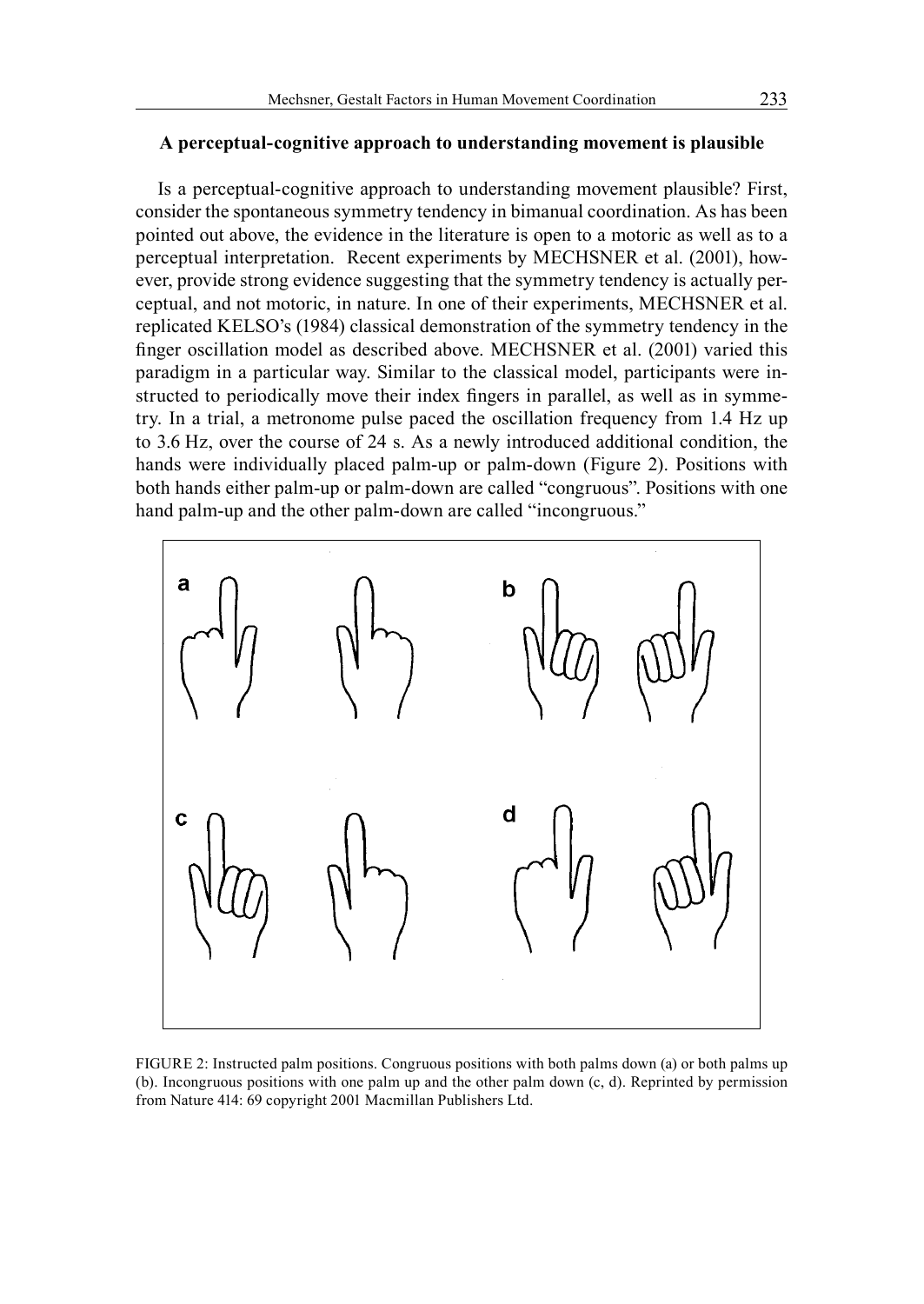With a congruous palm position, a stability advantage of the symmetrical pattern as well as a tendency towards symmetry was expected, as in KELSO's (1984) results. This was so because here, as in KELSO's original experiment, symmetrical finger oscillation goes together with periodic co-activation of homologous muscle groups. The interesting condition concerned the incongruous palm positions, because here only the parallel movement mode may involve periodic co-activation of homologous muscle groups. If there is actually a tendency towards a co-activation of homologous muscles, then the parallel movement mode should be more stable than the symmetric mode. On the other hand, if there is a tendency towards spatial, and thus perceptual, mirror-symmetry, then the symmetric movement mode should be more stable than the parallel mode, even though non-homologous muscle groups are periodically co-activated.

The findings by MECHSNER et al. (2001) were straightforward. With congruous as well as incongruous palm positions, the mirror-symmetrical movement pattern was more stable than the parallel pattern. Independent of palm positions, spontaneous transitions from an instructed parallel movement into symmetry were observed at increasing oscillation frequencies, but not into the reverse direction. The same outcome was revealed if the participants' view was occluded, thus perception of the hands was restricted to proprioception. MECHSNER et al. concluded that the symmetry tendency is biased towards spatial, perceptual symmetry, without any regard to the involved muscles, or to the corresponding neuronal commands.

This is a challenging result. To be fair, it has been known before that processes in the perceptual functional medium can be powerful enough to bring about spontaneous movement coordination phenomena. For instance, two participants looking at each other will tend to synchronize swinging limbs as well as swinging pendulums (SCHMIDT et al. 1990,1998; SCHMIDT & O'BRIEN 1997). Even spontaneous transitions from parallel into symmetrical movements occur. Intrapersonal oscillations of one hand and one foot tend to adopt a parallel oscillation pattern, independent of a prone or supine position of the forearm (BALDISSERA et al. 1982). Manipulation of haptic feedback can stabilize, but also reverse the preferred coordination pattern in a finger flexion and extension task (KELSO et al. 2001). Such evidence notwithstanding it has been argued that intrapersonal coupling of homologous limbs is a special case (e.g., SWINNEN et al. 1998), as coupling of homologous muscles is possible here, and indeed the reason for the symmetry tendency. Until now, there has been no evidence against this common claim.

MECHSNER et al.'s (2001) results on finger oscillation demonstrate that there is reason to doubt the role of motoric constraints in bringing about the symmetry tendency. Instead, one may plausibly hypothesize that this tendency is purely perceptual in nature. Confirming results were obtained in the case of a bimanual four-finger tapping model (MECHSNER et al. 2001), as well as in a bimanual wrist oscillation model (MECHSNER et al., submitted). It is worth noting that it seems to be no problem to instantaneously organize the suitable muscular activity that corresponds to the perceptual tendency. The suitable motoric neuronal commands seem to be automatically selected and tuned in, always adapted to the perceptual movement goal.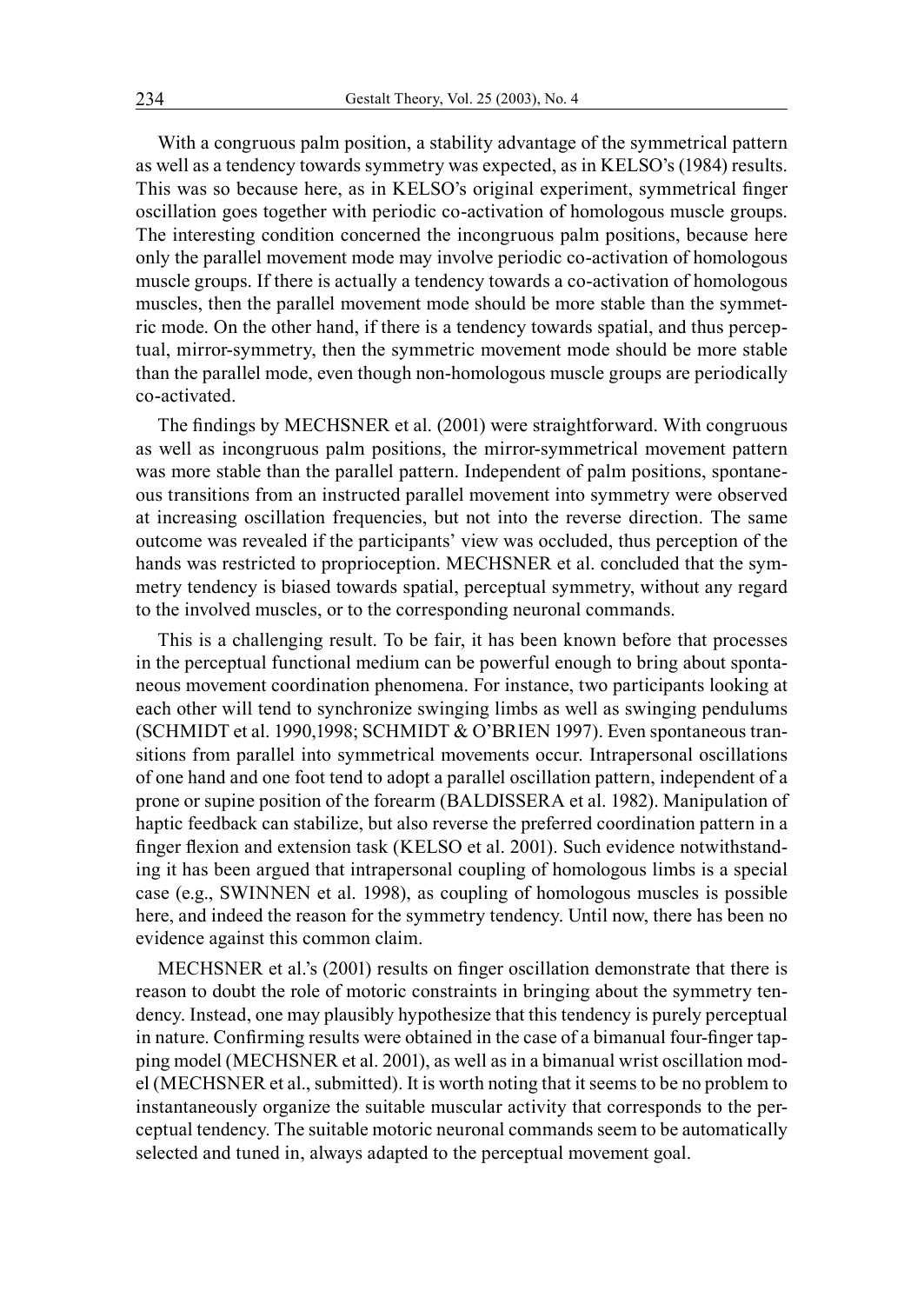One may speculate that not only spontaneous but also voluntary movement patterns are coordinated directly by way of perceptions and perceptual anticipations, whereas corresponding coordinative processes in the motor system are not at all necessary. In all fairness, in saying so I certainly acknowledge that there are complex patterns of muscular activity and motoric commands that bring about the movements. However, I assume that such a pattern is not an autonomous entity, which is conceived as such and well organized in and of itself. I rather assume that this pattern is organized as a by-product of ongoing processes in a perceptual functional medium. Compare the motor system to a piano, movements to ongoing music, and the player to the perceptual-cognitive system. In order to produce music it is possible to make use of a player piano or electronic equipment that produces rhythms, harmonies, or even produces fully arranged melodies. On the other hand, one may play a normal piano. In this case the complex activity inside the apparatus is not due to the complexity of an autonomous internal configuration, but instead is fully dependent on what the player is doing. I am much inclined to hypothesize that the motor system does not work like a player piano, thus its activity is fully dependent on what is going on in the cognitive and perceptual functional medium.

An experiment on bimanual circling by MECHSNER et al. (2001) provides additional evidence. Participants circled two visible flags by way of two cranks, which were hidden under the table (Figure 3a). The left flag circled directly above the left crank and hand, i.e., in exact spatio-temporal correspondence to the hand. The right flag, however, circled in a 4:3 frequency relationship with regard to the right crank and hand, due to a gear system.



FIGURE 3: Flag circling apparatus (a) (see text). Instructed flag movement patters. Mirror-symmetry (b). Antiphase (c). Reprinted by permission from Nature 414: 71 copyright 2001 Macmillan Publishers Ltd.

After twenty minutes of training, primarily with the handling of the right flag, the participants were instructed to circle the visible flags inwards either in mirror-symmetry or in antiphase (see Figure 3b,c). They were asked to begin at a slow, comfortable velocity and then speed up to a velocity they considered fast, but not beyond the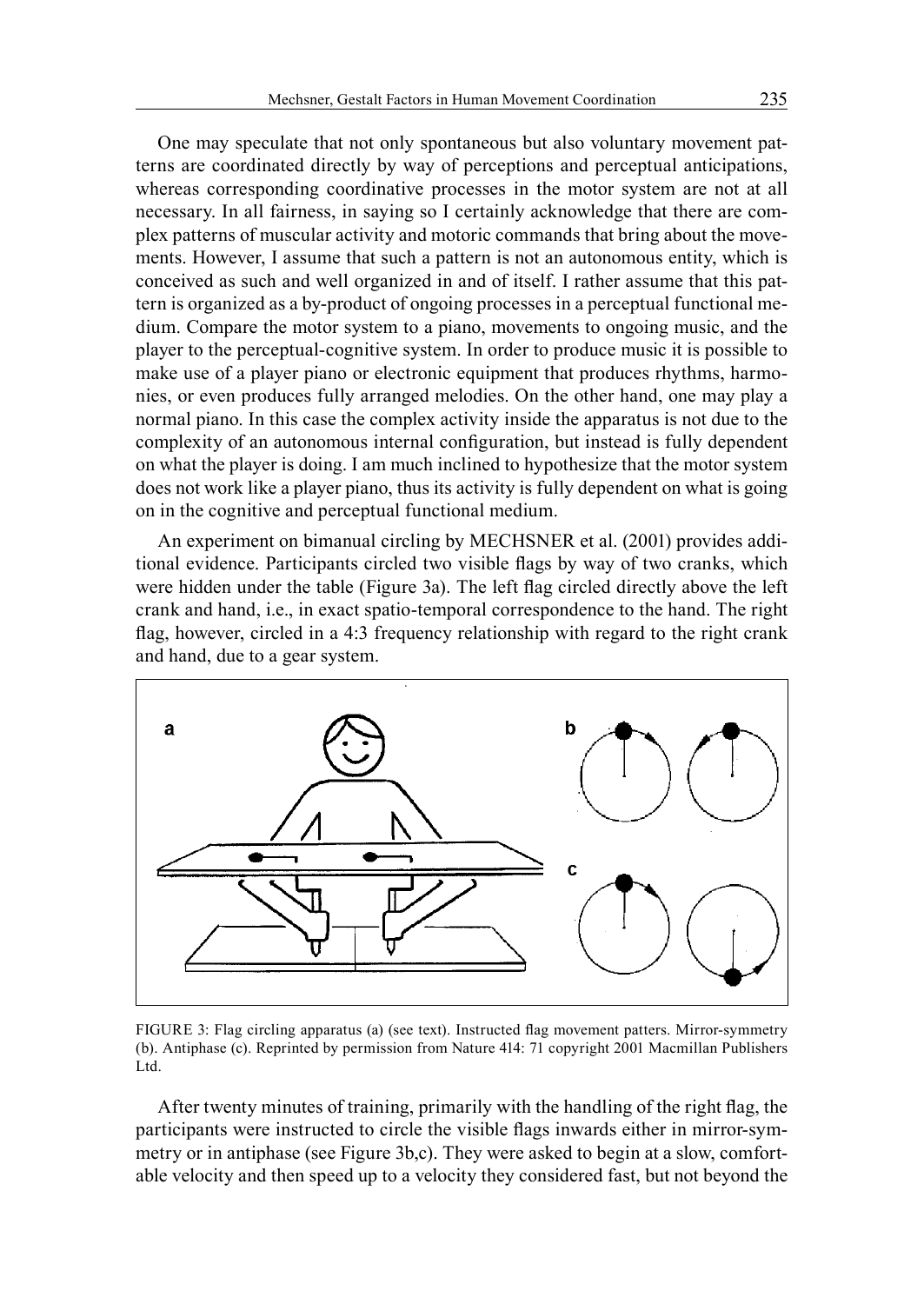point they lost visual control. In order to perform the task, participants had to circle their hidden hands in a 4:3 frequency relationship. Two peculiarities are worth noting here. First, the circling pattern of the flags cannot be inferred, or predicted, from the circling pattern of the hands. Second, it is virtually impossible for naive subjects to perform bimanual movements with a 4:3 frequency relationship when instructed to do so (see KELSO 1995). In consequence, no body-oriented strategy is possible in order to bring about symmetry or antiphase in the flags. This means, there are certainly no body-oriented motor programs whose performance brings about the intended flag circling patterns. If participants are able at all to perform the instructed patterns, then it is due to perceptual-cognitive strategies.

The results were clear: participants managed to perform symmetric as well as antiphase flag circling patterns at circling frequencies up to about 1.5 Hz. The symmetric pattern was much more stable than the antiphase pattern. With increasing circling speed, transitions from an instructed antiphase pattern into a symmetrical pattern were obvious, but not vice versa.

These results demonstrate that perceptual strategies are well suited, and indeed sufficient, to effectively bring about symmetric as well as antiphase circling patterns. A "motoric" representation of the to be performed movement pattern is not at all needed. Most interestingly, the body movement can be of an uttermost formal complexity when performed in order to achieve a simple movement effect.

I hypothesize that this result can be generalized, i.e., that a purely perceptual-anticipatory coordination of both spontaneous as well as voluntary movement patterns is rather plausible. Such a perceptual-cognitive conception of human movement organization is in stark contrast to the widespread notion that the basic coordination of movements is done in a motoric functional medium, which is not accessible to phenomenological experience. However, the notion of a perceptual-anticipatory organization of movement is not new. The perceptual-cognitive approach to movement control means a renaissance and revitalization of classic ideas, such as the "ideomotor" approach put forward by JAMES (1890), or the model-theoretical studies presented by BERNSTEIN (1967). Actually, this perspective has never been truly silent, although it seems to have been forgotten by researchers who favour motoric approaches. Now, as the strong limitations of these approaches become more and more obvious, it seems as though a perceptual-cognitive framework might well overcome these limitations. As reported above, there are several sophisticated "motoric" theories of movement planning, learning and performance. In order to develop an alternative perceptual-cognitive theory, it remains to be explored how the perceptual organization of movements might be accomplished. This is true of both the intended result of the movement, as well the actual body movements that have to be performed.

# **Gestalt factors**

For the bimanual movements considered here, the intended result of the movement is to perform the instructed pattern with the fingers or with the flags. The respective effectors may be coupled, for example, by common straightness and curvature characteristics, parallel or symmetric direction. It is well known that certain com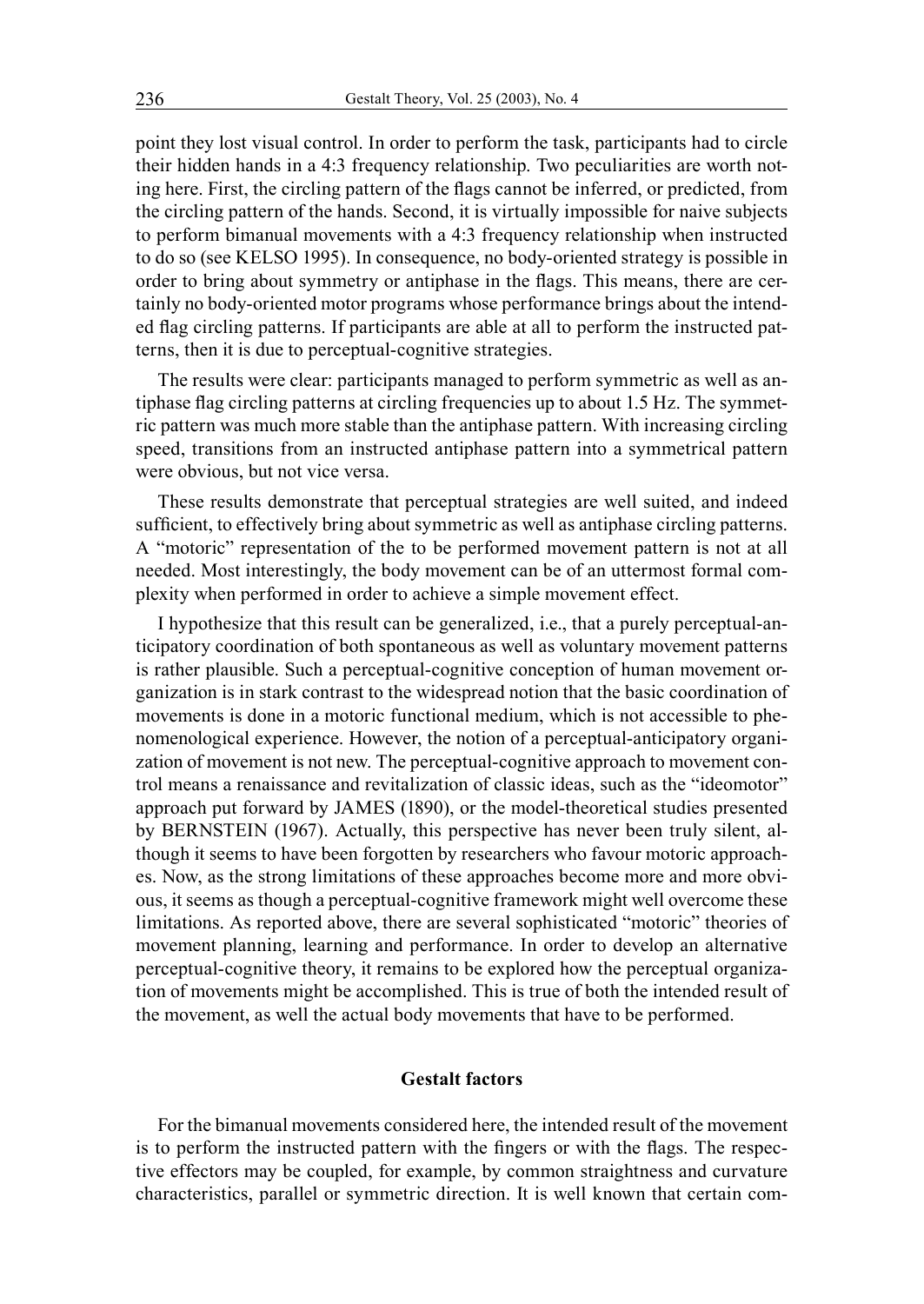mon perceptual characteristics in the effectors may ease performance (e.g., SWIN-NEN et al. 1997, 1998). Moreover, it has been revealed that synchronous movements of both hands are particularly well performed when they complete each other into a well-perceptible whole, or "good Gestalt" (FRANZ et al. 1998). Motoric approaches as conceived so far are only able to explain an intrapersonal symmetry advantage (for an additional claim, see CARSON et al. 2000). A perceptual-cognitive approach should, in principle, be able to explain intrapersonal, interpersonal as well as personobject or person-environment coordination tendencies of many kinds in a common framework.

Let us consider the symmetry advantage in more depth. If the symmetry tendency is actually purely perceptual in nature, its explanation has to rely on processes in a perceptual functional medium only, without regard to the involved muscles and motoric neuronal commands. When considering why there is a particularly strong perceptual symmetry tendency, Gestalt factors quite naturally come to mind. After all, symmetry makes a "good Gestalt" par excellence. However, it is not quite clear whether this is a sufficient explanation of the symmetry advantage and tendency.

WAGEMANS (1997) reviews the literature on symmetry detection in the human visual system. He names a wide variety of factors, which are involved or might be involved in the perception of symmetry, and in particular, of mirror-symmetry. Symmetry means, in a broader sense, self-similarity of a pattern under a class of transformations, namely translations, rotations and reflections. Given this definition, it is not obvious why mirror-symmetry should be a special case. However, stimuli that are mirror-symmetric (i.e. with regard to a vertical line passing through the point of eye fixation) are detected much more effortlessly, rapidly and spontaneously than corresponding figures, which are rotational-symmetric or translational-symmetric, or mirror-symmetric with regard to a sloping line. It seems to be a peculiarity of our perceptual system to work in this way. However, the preference for mirror-symmetry is not, or at least not completely, a result of the bilateral symmetrical structure of the central nervous system. It rather seems to emerge due to the working of a more general apparatus that detects regularities.

In the detection of mirror-symmetry in visual patterns, the elements closest to the symmetry axis are of major relevance. Also, elements near the edges of the pattern are important to the percept. Of interest, mirror-symmetry seems to be a perceptual property that tends to be exaggerated by the visual system, even under surprisingly large distortions. Theoretical and computational models of visual symmetry detection must include strategies for embedding the pattern into a suitable frame of reference as well as strategies for successive grouping of pattern elements and features. For more information and theoretical accounts, we refer the reader to the paper by WAGEMANS (1997).

Symmetry detection in movements has not been as thoroughly investigated as symmetry detection in static patterns. It seems plausible to assume that symmetry in movements is perceived if the respective synchronous movements are symmetrical. It is not sufficient that the movement traces are spatially symmetrical. The crucial, determining, factor is the synchronous symmetry of the moving effectors, with regard to the respective loci as well as to the respective movement directions and velocities.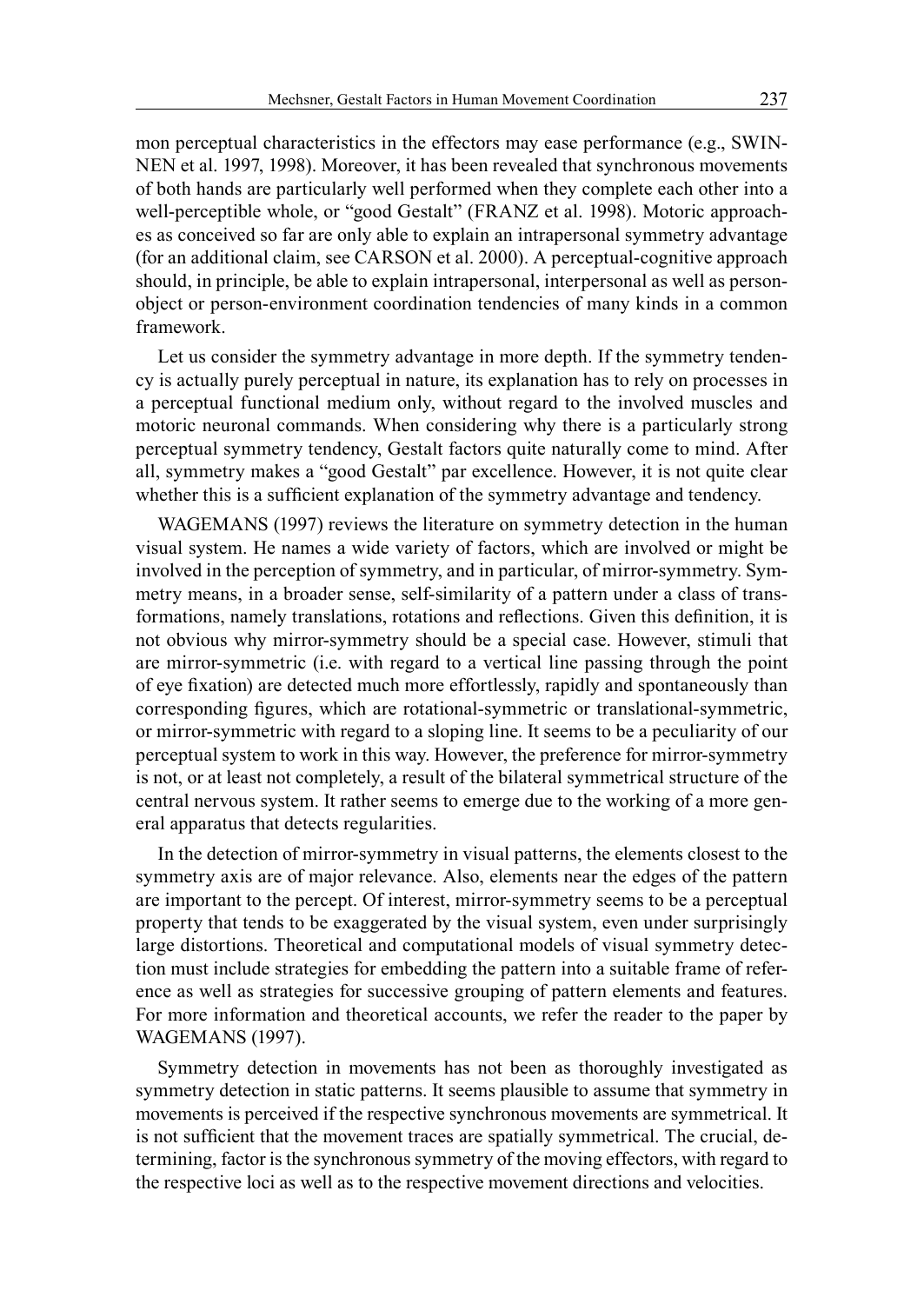Is the ease of perceptual symmetry detection the reason why symmetrical movements are performed so easily? In a series of experiments, BINGHAM et al. (1999, 2001) addressed this question by investigating the quality of perception of the relative phase of two oscillating objects. They found a clear perceptual advantage for symmetrical – particularly mirror-symmetrical – patterns. For example, observers judged that relative phase variability was lower for symmetrical than for unsymmetrical patterns, even though the variability was constant. Also, an increase in oscillation frequency yielded an increase in perceived variability at all mean relative phases, unless the there was symmetry. One may infer from these results that a symmetrical movement pattern of oscillating objects is more precisely perceived than other relative phases.

If movements are self-performed, they are not only perceived visually, but also by kinesthetic proprioception. The constant presence of this additional modality may, in itself, make a difference concerning perception of one's own movement. Imagine, for instance, a case where the hands are placed far enough apart that a synchronous view is impossible, or that they are behind the back. As a result of proprioception, both hands are easily perceived synchronously in their spatio-temporal relationship, and their actions can synchronously be controlled.

# **Perceptual strategies in bimanual movement performance**

It is possible that the relevant type of information used, or produced, for movement control is of the same categorical kind for both kinesthetic and visual control. For example, "swing" ("Schwung") can be perceived visually and kinesthetically. "Swing" is obviously used in kinesthetic movement control and might play a role in visual movement control as well. Think of a model car race where the cars are skillfully driven under visual control only.

What kind of perceptual control strategy is relevant in the performance of symmetric bimanual movements? Naively one may assume that the participant would try to continuously move the effectors in mirror-symmetry. However this does not seem to be the way people actually perform symmetrical movements. To get some hints concerning the actual strategies, we asked subjects who participated in our bimanual circling experiment how they performed the instructed movement patterns.

Even at comfortable circling speed, when symmetry as well as antiphase can easily be maintained, most participants judged symmetry to be much easier to perform than antiphase. When asked to explain why symmetry is easier than antiphase, they usually report something like: "In order to perform a symmetrical pattern I simply took care that the flags periodically met in the middle. In order to perform antiphase, I tried to periodically repeat the pattern where one flag passed North exactly at the point in time when the other flag passed South." These are clearly strategies aimed at repeating well-defined perceptual patterns. It is intuitively plausible that the second strategy is more demanding than the first one.

Note that the focus of the reported strategies is not so much the intended form of the movement (e.g., "mirror-symmetrical circling"), but perceptual characteristics,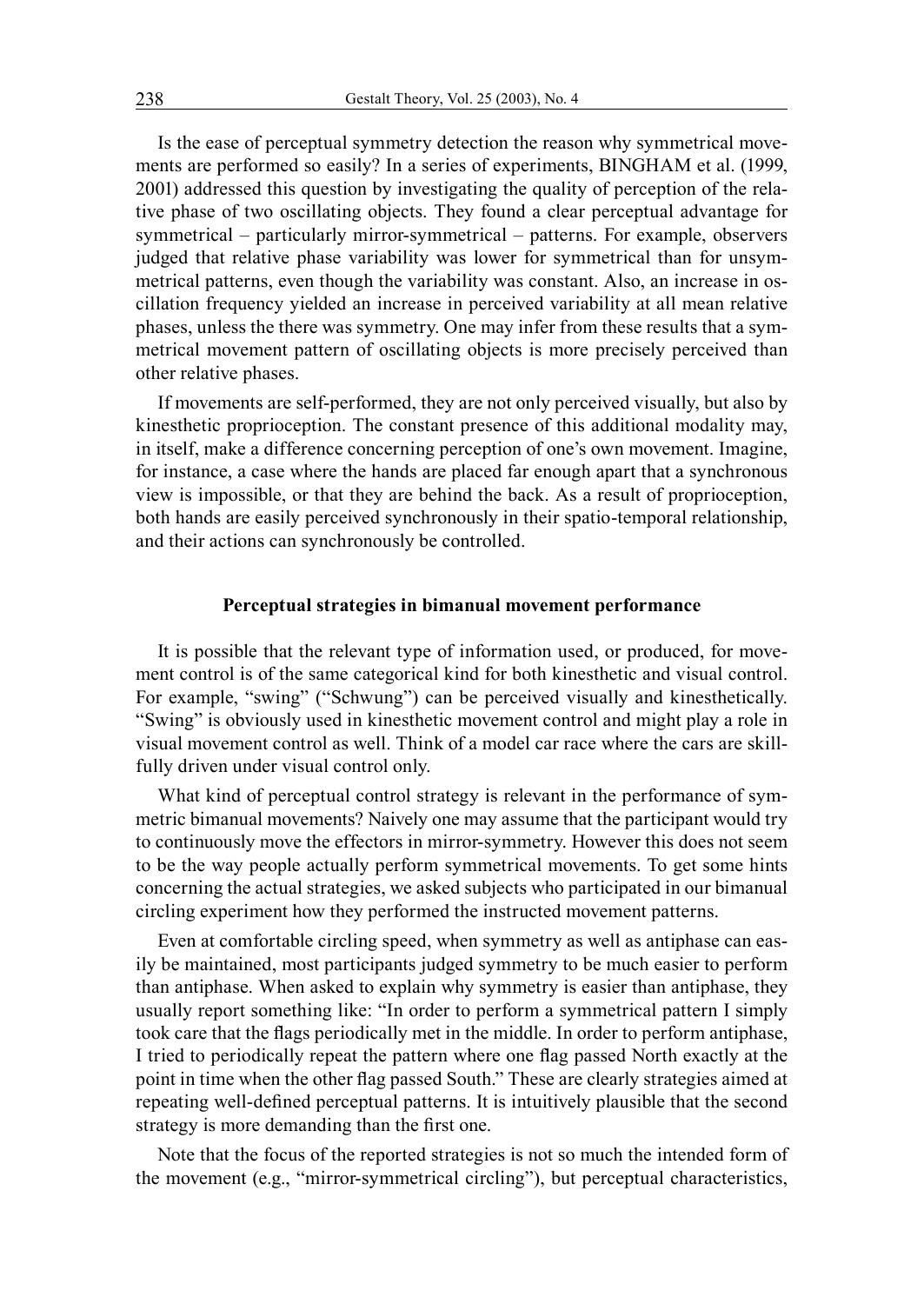which are used in order to better control the movement. In fact, the reported strategy of symmetry control often leads to a distortion of the exact mirror-symmetrical pattern: observers maintain the correct spatial relationship of the flags at the meeting point, whereas the rest of the trajectories are more variable.

It must be noted, however, that the "central point strategy", including the accompanying trajectory distortions, seems much more pronounced in the flag-circling task than in the hand-circling task. This may be so because the flags can only be controlled visually, which means that their spatial relationship is especially well perceived when the flags meet in the middle. In comparison, kinesthetic perception of the hands may still be rather good if the hands are somewhat apart from each other though they can not so well be seen any more.

It still has to be investigated whether participants actually behave in the way they report. However, it seems plausible, so far, that the perceived difficulty of a movement pattern is revealing the difficulty of the particular perceptual strategy used, and not a difficulty caused by whether one has to conform or to oppose distinct tendencies of a motoric origin. It may well be that it is not so much the symmetry as such but rather the specific control strategies used which makes performance of symmetry so easy.

## **Intention as an organizing principle in human movements**

Let us consider the factor of "swing" a little more in depth. To this point, we considered a skillful swing, loosely speaking, as an aptly timed impulse allowing the optimal use of induced kinetic energy. Taken as such, a skillful swing seems to fulfill an optimality criterion for moving in the most economical way with minimum energy expenditure. The degree of attained optimality in this regard has a clear counterpart in the experienced movement quality. Thus one may plausibly suggest that swing is a Gestalt criterion especially tailored for movement control. However, a most important dimension of swing is still lacking in our considerations: swing is only optimal when the movement goal is actually achieved. We have been considering swing as a causal structure, but we must also consider its final, or teleonomic, structure. The basic characteristic of our body movements is intentionality, i.e., loosely speaking, goal-orientedness. It is the always present intentionality of our body movements, which makes them "Gestalten" much different from object movements.

According to MERLEAU-PONTY (1945), bodily movements reveal the intentional structure of phenomenological space. Voluntary movements are "wholes" as, from the beginning, they pursue and reveal an intention. For instance, in a grasping movement the starting hand is already unified with the intended object to-be-grasped. The difference between the actual hand position and the intended hand position is experienced as a "tension" or "polarity" between hand and object. Intentional phenomenal space, and thus movement space, is structured by polarities of this kind. In analogy to potential fields in physics, one may rightly speak of phenomenal fields. Much like physical fields, phenomenal fields are structured by attraction and repulsion centers (LEWIN 1936; METZGER 1969).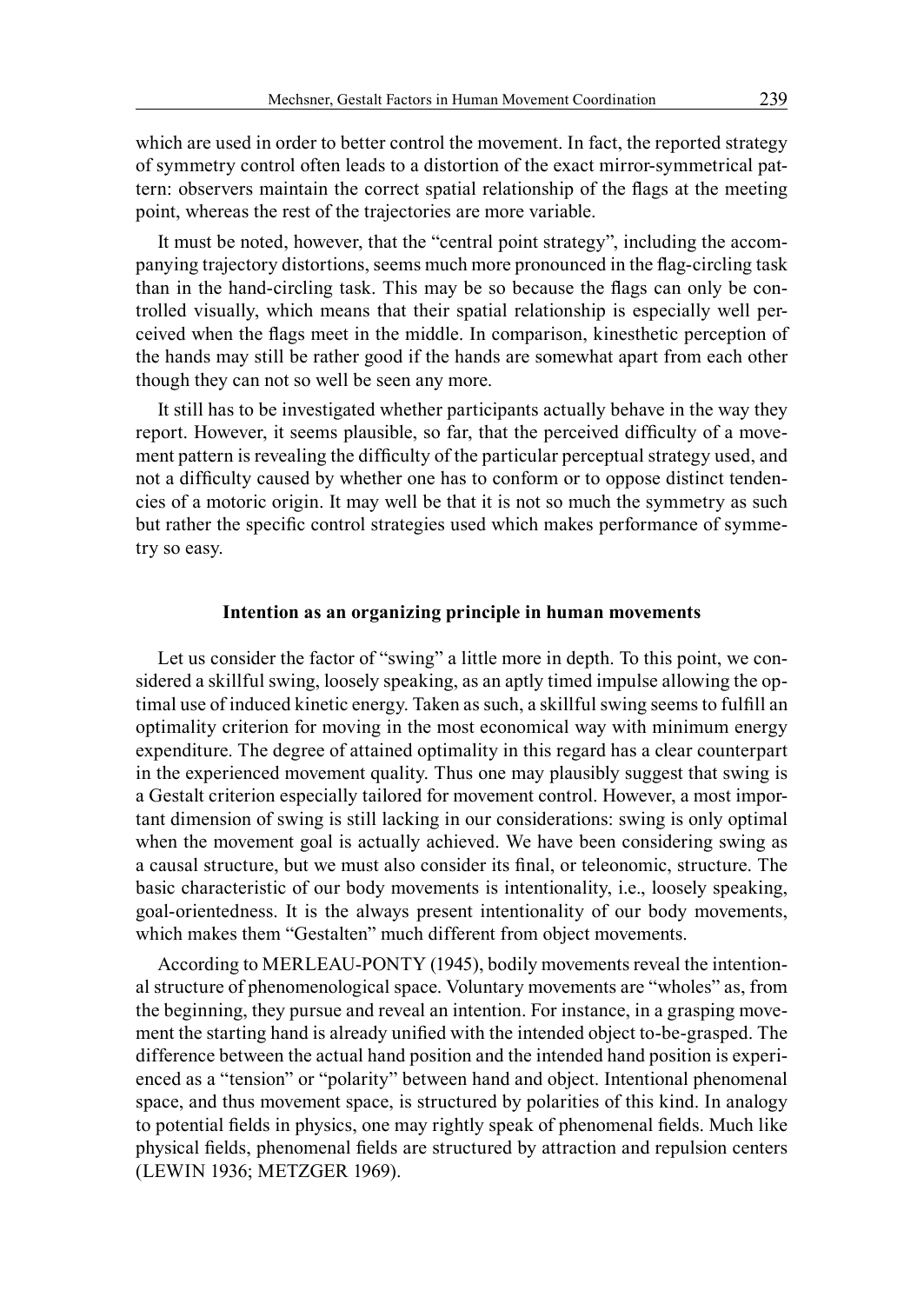By considering the bodily pole in the phenomenological field, MERLAU-PON-TY (1945) explicitly emphasizes a fundamental dimension of "affordance", which is merely implied in GIBSON's (1979) ecological approach to perception. Relying on earlier ideas by LEWIN and KOFFKA, GIBSON suggests that we do not simply apply purely mental categories in order to make sense of the world. Instead, we perceive the world according to possible bodily actions. His term "affordance" is demonstrated by the following peculiarity in perceptual phenomenology: while perceiving the slant of a hill, we implicitly judge the effort of climbing it. BHALLA and PROFITT (2000) revealed that perceived geographical slant increases immediately after a long run in comparison to the slant perceived prior to the beginning such an exhausting bodily exercise. Naively, we consider slant an objective property of the hill. Only now are we beginning to realize that this property is intimately connected to our behavioral options.

However, affordances are not only perceived as properties of the affording object. By way of an educated phenomenological sensitivity we may also experience the specific way our body is related to the objects of our interest. In the hill climbing example, one may vaguely imagine oneself climbing the hill while judging its slant. If so, "affordance" is not only perceived in the object but also in the subject. Since affordance means anticipation and anticipation is basic for intended movements, MER-LEAU-PONTY rightly says that the body is not only immanent, like a neutral object, but instead is always immanent and transcendent at once.

# **The role of affordances in movement control**

Polarities in the phenomenal field, which are perceived as affordances, make us move and are fundamental for any voluntary movement experience. In other words, they are fundamental for structuring the phenomenal "figure", which is experienced as the execution of a movement. The idea that anticipated goals are crucial for movement initiation is supported by some new evidence reported by HOMMEL et al. (2002). A movement as a whole is a timed structure as defined and enclosed between the starting point condition (i.e., the intentional polarity of body and object) and the end point condition (i.e. the end state of the body having reached the goal). Much like spatial borders enclose a spatial region, these temporal borders enclose a temporal region.

When considering our described bimanual oscillation models there are no starting and endpoint conditions, nor are there any obvious external goals, such as an apple to be grasped or the like. One might say that the movement is a goal in itself, permanently providing an affordance that is defined by the intention to maintain it. Just as in physics, there are not only fixed point attractors defining a final steady state, but also limit cycle attractors defining a dynamic "state" of permanently ongoing, periodic movements.

There is a second type of affordances not mentioned so far, but typical for movements. These affordances do not define an overall goal of the movement, but are rather constructed by the performer in order to execute the movement well – they are rel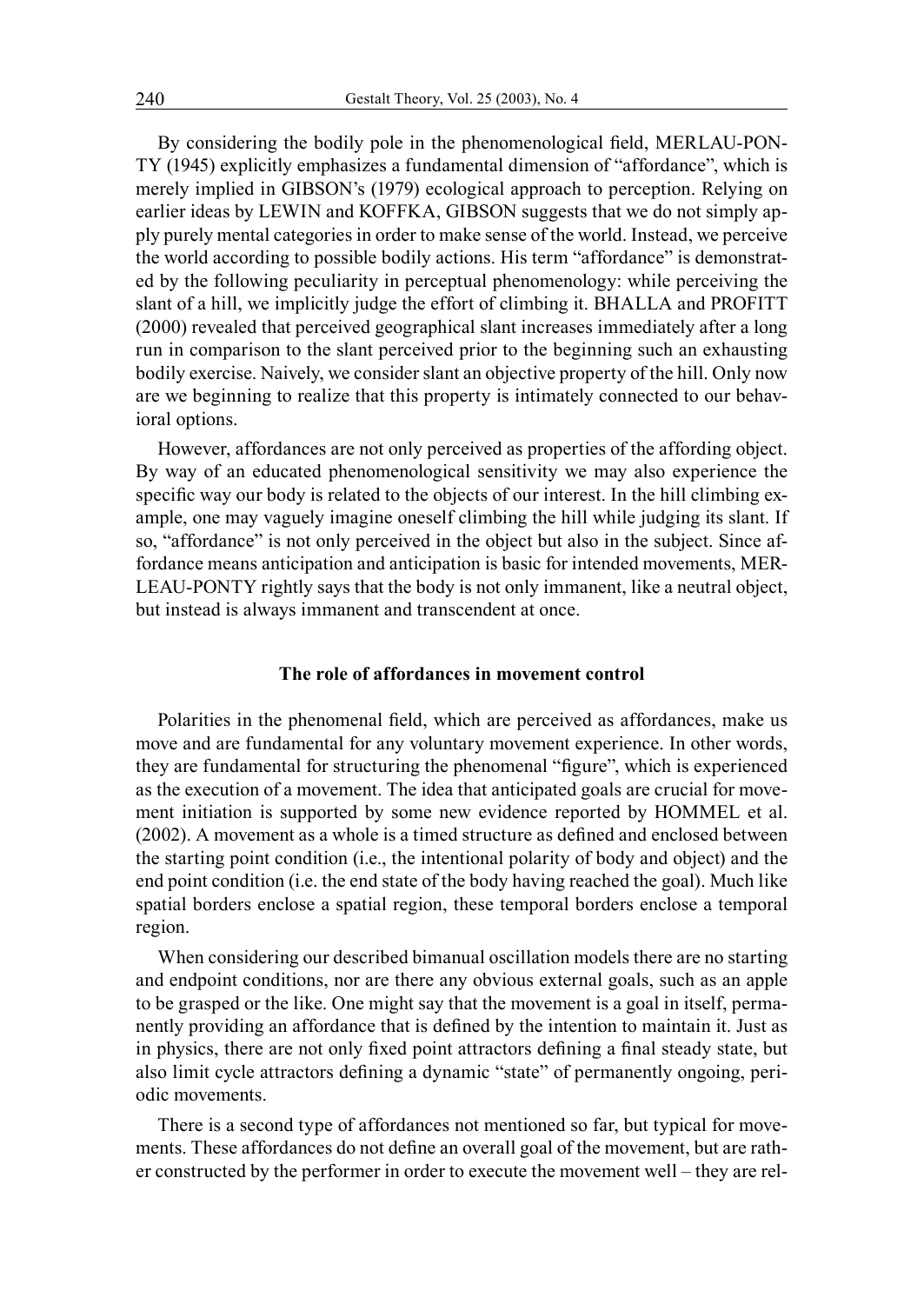evant in connection with movement strategies. Take the usual strategy in bimanual mirror-symmetrical circling movements. As reported above, many subjects mainly take care that the circling hands "meet in the middle". This periodically re-occurring transient state thus can be regarded as defining an affordance, namely the movement goal for every cycle. This "strategic" affordance, possibly in combination with others, is thus basic for the spatio-temporal phenomenal field structure of symmetric bimanual circling for those individuals who apply this kind of strategy. Furthermore, it is possible that this affordance is tightly associated with the production and experience of a mental and bodily rhythm.

The detailed characteristics and structure of the affordance to "periodically meet in the middle" remains to be determined. For example, in uni-manual oscillations paced by a metronome there seems to be a tendency to move towards a nearby object on-beat (MECHSNER, unpublished results). Such a tendency would in itself result in a symmetry tendency in bimanual oscillation, as the hands or oscillating fingers are objects. Assumed, periodic movements go with a mental beat, every hand or finger is inclined to go towards its contralateral counterpart along with that beat, and this means a symmetrical oscillation pattern. A tendency of this kind might possibly be generalized by a tendency to structuring movements temporally by way of coupling salient, transient, events, such as reversal points, short-time accelerations, acoustical or optical signals, jerks, close approaches to landmarks, and so on. Much work is still needed in order to work out these problems in detail.

To sum up, movement control might be much more independent of coordination processes in the motor system than previously thought. If so, perceptual factors, and in particular Gestalt factors, are crucial for movement control. The handling of complex motor representations that have to be accurately mapped to the sensory movement outcome would require a complicated and rather inflexible machinery. In contrast, perceptual control as proposed here allows for the planning and performance of movements in a most flexible way, in a free interplay of manifold cognitive and sensory factors.

#### *Summary*

A long-standing, still dominant, tradition holds that voluntary movements are basically organized in the motor system, according to principles which are specifically "motoric", in clear separation to processes in a perceptual representational medium such as anticipating and perceiving one's own movements. From the motoric point of view, there is no place for any functional role of Gestalt factors. I will argue against this traditional view. I hypothesize that human voluntary movements are functionally organized and coordinated solely by way of perceptual representations, so-called "event files", without the need for a second, motoric, representation. If so, Gestalt factors might be of basic importance in imagination and perception, as well as for the control strategies used to actually perform voluntary movements.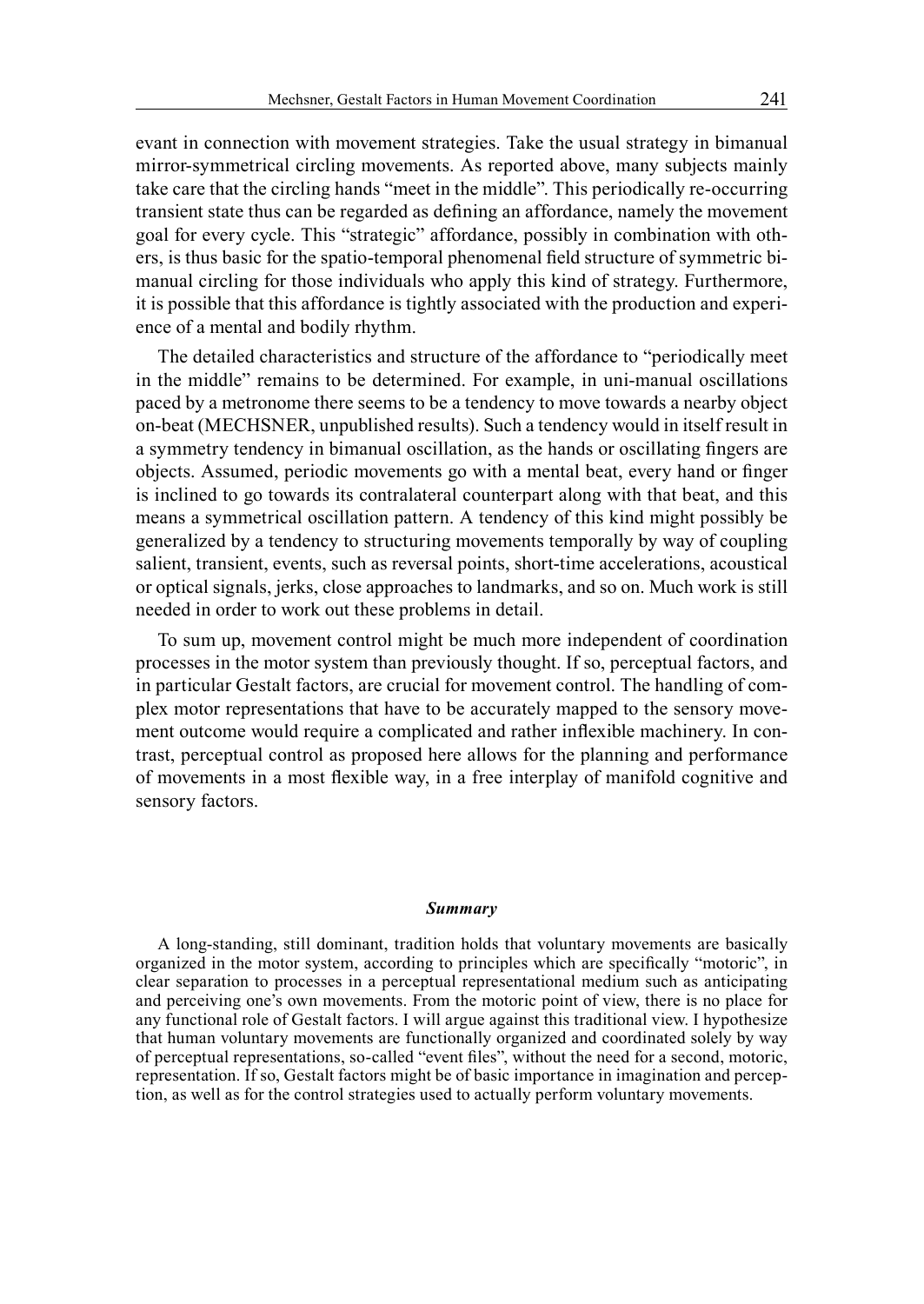#### *Zusammenfassung*

Traditionell wird oft angenommen, daß menschliche Willkürbewegungen wesentlich im motorischen System koordiniert, gelernt und ausgeführt werden, als wohlorganisierte Muster efferenter Kommandos zu den Muskeln. Die Prinzipien einer derartigen Koordinationsweise sind spezifisch "motorisch", im Unterschied zu den Prinzipien, nach denen kognitive und perzeptuelle Prozesse organisiert werden, etwa die mentale Antizipation von Bewegungen. Gestaltfaktoren spielen bei derart aufgefaßten motorischen Koordinationsprozessen keine funktionale Rolle, denn diese Prozesse werden als summativ und assoziativ verstanden. Ich argumentiere gegen diese Vorstellung und favorisiere stattdessen die Sicht, daß menschliche Willkürbewegungen funktional ausschließlich über perzeptuell-kognitive Repräsentationen organisiert werden, ohne daß dazu eine zweite motorische Repräsentation notwendig ist. Wenn dies so ist, könnten Gestaltfaktoren nicht nur bei der Vorstellung und Wahrnehmung von Bewegungen wesentlich sein, sondern ebenso für die Kontrollstrategien, welche die Bewegungsausführung leiten.

#### *References*

- ATTNEAVE, F. (1954): Some Informational Aspects of Visual Perception. *Psychology Reviews 61*, 183–193.
- BALDISSERA, F., CAVALLARI, P., & CIVASCHI, P. (1982): Preferential Coupling Between Voluntary Movements of Ipsilateral Limbs. *Neuroscience Letters 34*, 95–100.
- BERNSTEIN, N. A. (1967): *The Coordination and Regulation of Movement*. London: Perganon Press.
- BHALLA, M. & PROFITT, D. R. (2000): Geographical Slant Perception. In: Rosetti, Y. & Revonsuo (Eds.): *Beyond Dissociation: Interaction Between Dissociated Implicit and Explicit Processing*.
- BINGHAM, G. P., SCHMIDT, R. C., & ZAAL, F. T. J. M. (1999): Visual Perception of the Relative Phasing of Human Limb Movements. *Perception and Psychophysics 61 (2)*, 246–258.
- BINGHAM, G. P., ZAAL, F. T. J. M., SHULL, J. A., & COLLINS, D. R. (2001): The Effect of Frequency on the Visual perception of Relative Phase and Phase Variability of Two Oscillating Objects. *Experimental Brain Research 136*, 543–552.
- BLAKEMORE, S. J., WOLPERT, D., & FRITH, C. (2000): Why can't you tickle yourself? *Neuroreport 11 (11)*, R11–R16.
- BYBLOW, W. D., CARSON, R. G., & GOODMAN, D. (1994): Expressions of Asymmetries and Anchoring in Bimanual Coordination. *Human Movement Science 13*, 3–28.
- CARSON, R. G. (1993): Manual Asymmetries: Old Problems and New Directions. *Human Movement Science 12*, 479–506.
- CARSON, R. G., THOMAS, J., SUMMERS, J. J., WALTERS, M. R., & SEMJEN, A. (1997): The Dynamics of Bimanual Circle Drawing. *Quaterly Journal of Experimental Psychology 50A*, 664–683.
- CARSON, R. G., RIEK, S., SMETHURST, C. J., PÁRRAGA, J. F. L., & BYBLOW, W. (2000): Neuromuscular-skeletal Constraints Upon the Dynamics of Unimanual and Bimanual Coordination. *Experimental Brain Research 131*, 196–214.
- CATTAERT, D., SEMJEN, A., & SUMMERS, J. J. (1999): Simulating a Neuronal Cross-Talk Model for Between-Hand Interference During Bimanual Circle Drawing. *Biological Cybernetics 81*, 343–358.
- CHURCHLAND, P. S. (1986): *Neurophilosophy*. Cambridge, Massachusetts: MIT Press.
- COHEN, L. (1971): Synchronous Bimanual Movements Performed by Homologous and Non-Homologous Muscles. *Perceptual and Motor Skills 32*, 639–644.
- CSIKSZENTMIHALYI, M. & CSIKSZENTMIHALYI, I. (1988): *Optimal Experience: Psychological Studies of Flow in Consciousness*. Cambridge: Cambridge University Press.
- ELSNER, B. (1999): *Der Erwerb kognitiver Handlungsrepräsentationen*. Unpublished Dissertation. Ludwig-Maximilians-University, Munich.
- FRANZ, E. A., ZELAZNIK, H. N., SWINNEN, S. P., & WALTER, C. (2001): Spatial Conceptual Influence on the Coordination of Bimanual Actions: When a Dual Task Becomes a Single Task. *Journal of Motor Behavior 33 (1)*, 103–112.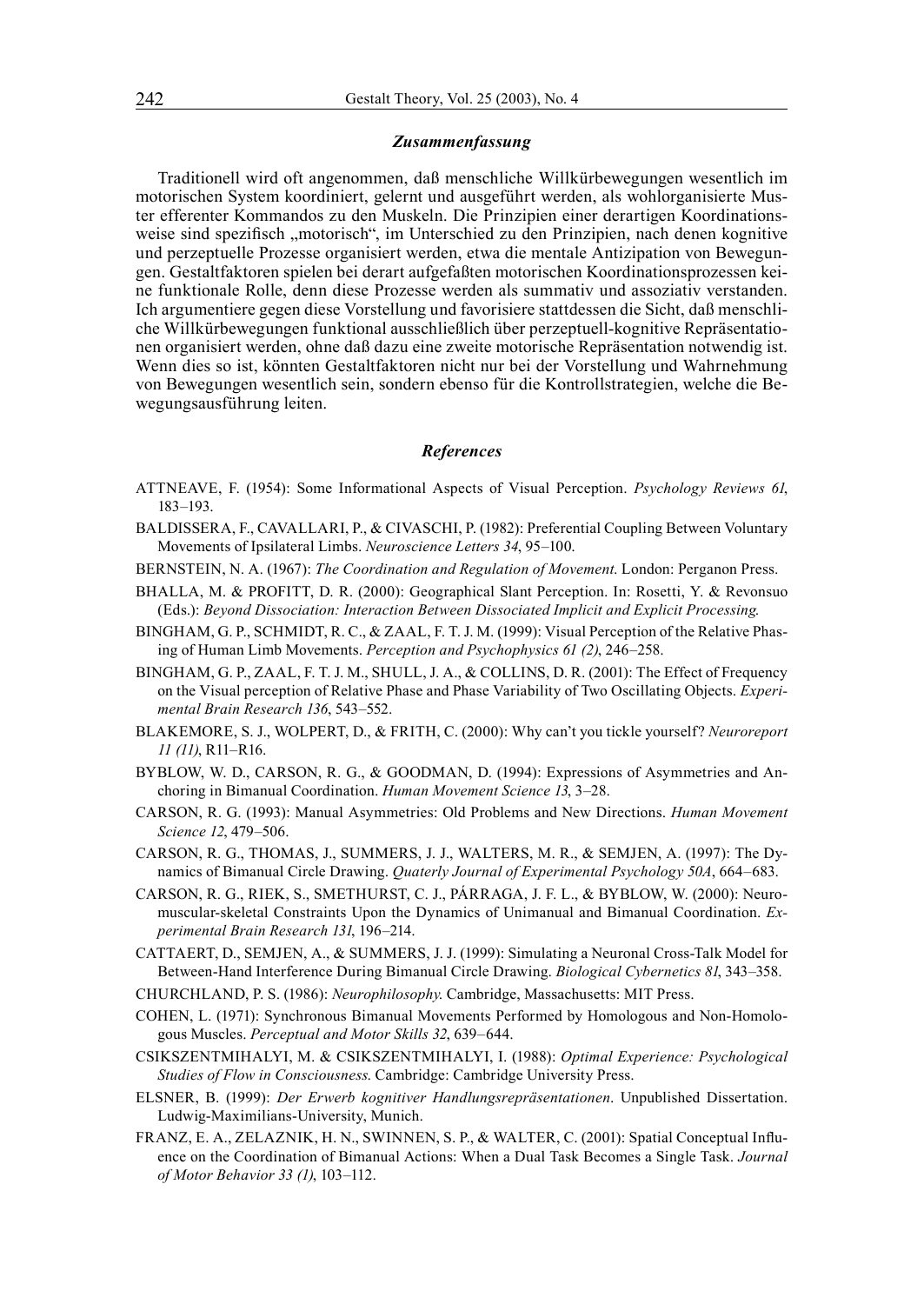- GIBSON, J. J. (1979): *The Ecological Approach to Visual Perception*. Boston, Massachusetts: Houghton-Mifflin.
- HAKEN, H., KELSO, J. A. S., & BUNZ, H. (1985): A Theoretical Model of Phase Transitions in Human Bimanual Coordination. *Biological Cybernetics 51*, 347–356.
- HEUER, H. (1992): Psychomotorik. In: Spada, H. (Ed.): *Lehrbuch Allgemeine Psychologie* (2nd Edition). Bern: Huber.
- HEUER, H. (1993): Structural Constraints on Bimanual Movements. *Psychological Research 55*, 83– 98.
- HOMMEL, B. (1998): Event Files: Evidence for Automatic Integration of Stimulus-Resonse Episodes. *Visual Cognition 5*, 183–216.
- HOMMEL, B., MÜSSELER, J., ASCHERSLEBEN, G. & PRINZ, W. (2001): The Theory of Event Coding (TEC): A Framework for Perception and Action Planning. *Behavioral and Brain Sciences 24 (5)*, 849–878.
- JAMES, N. A. (1967): *The Principles of Psychology* (Two Volumes). New York: Holt.
- JORDAN, M. I. (1995): Computational Motor Control. In: Gazzaniga, M. S. (Ed.): *The Cognitive Neurosciences*. Cambridge, Massachusetts: MIT Press.
- KAHNEMANN, D. & TREISMAN, A. M. (1984): Changing View of Attention and Automaticity. In: Parasuraman, R. D. & Beatty, J. (Eds.): *Varieties of Attention*. New York: Academic Press.
- KAHNEMANN, D., TREISMAN, A. M., & GIBBS, B. (1992): The Reviewing of Object Files: Objectspecific Integration of Information. *Cognitive Psychology 24*, 175–219.
- KANT, I. (1781): *Kritik der reinen Vernunft*. Riga: Hartknoch. (2nd Improved Edition 1787. Translation: Critique of Pure Reason)
- KEELE, S. W. (1968): Movement Control in Skilled Motor Performance. *Psychological Bulletin 70*, 387–403.
- KELSO, J. A. S. (1984): Phase Transitions and Critical Behavior in Human Bimanual Coordination. *American Journal of Physiology 15*, R1000–R1004.
- KELSO, J. A. S. (1995): *Dynamic Patterns: The Self-Organization of Brain and Behavior*. Cambridge, Massachusetts: MIT Press.
- KELSO, J. A. S., FINK, P.W., DELAPLAIN, C. R., & CARSON, R. G. (2001): Haptic Information Stabilizes and Destabilizes Coordination Dynamics. *Proceedings of the Royal Society of London B 268*, 1207–1213.
- KÖHLER, W. (1933): *Psychologische Probleme*. Berlin: Springer.
- LEWIN, K. (1936): *Principles of Topological Psychology*.. New York, London: McGraw-Hill.
- KONCZAK, J. (1995): Benutzt das Gehirn "Motorische Programme" zur Steuerung von Bewegung? In: Daugs, R., Blischke, K., Marschall, F., & Müller, H. (Eds.): *Kognition und Motorik*. Sankt Augustin: Academia.
- McCLUGGAE, D. (1983): *The Centered Skier*. New York: Bantam Books.
- MECHSNER, F. (2003) A Perceptual-cognitive Approach to Bimanual Coordination. In: JIRSA, V.K. & KELSO, J.A.S. (Eds.) Coordination Dynamics: Issues and Trends. Springer: New York, Heidelberg, Berlin.
- MECHSNER, F., HOVE, M., & WEIGELT, M. (submitted): Perceptual Coupling in Bimanual Wrist Oscillation.
- MECHSNER, F., KERZEL, D., KNOBLICH, G., & PRINZ, W. (2001): Perceptual Basis of Bimanual Coordination. *Nature 414*, 69–73.
- MENUHIN, Y. (1971): *Violin: Six Lessons with Yehudi Menuhin*. London: Faber & Faber.
- MERLEAU-PONTY, M. (1945): *Phénoménologie de la Perception*. Paris: Gallimard. (Translations: Phenomenology of Perception. London: Routledge and Kegan, 1962; Phänomenologie der Wahrnehmung. Berlin: De Gruyter, 1966.)
- METZGER, W. (1954): Grundbegriffe der Gestaltpsychologie. *Schweizerische Zeitung für Psychologie 13*, 3–15. Reprinted in: Metzger, W. (1986): Gestaltpsychologie. Frankfurt: Kramer.
- METZGER, W. (1965): Über die Notwendigkeit kybernetischer Vorstellungen in der Theorie des Verhaltens. *Zeitschrift für Psychologie 171*, 336–342. Reprinted in: Metzger, W. (1986): Gestaltpsychologie. Frankfurt: Kramer.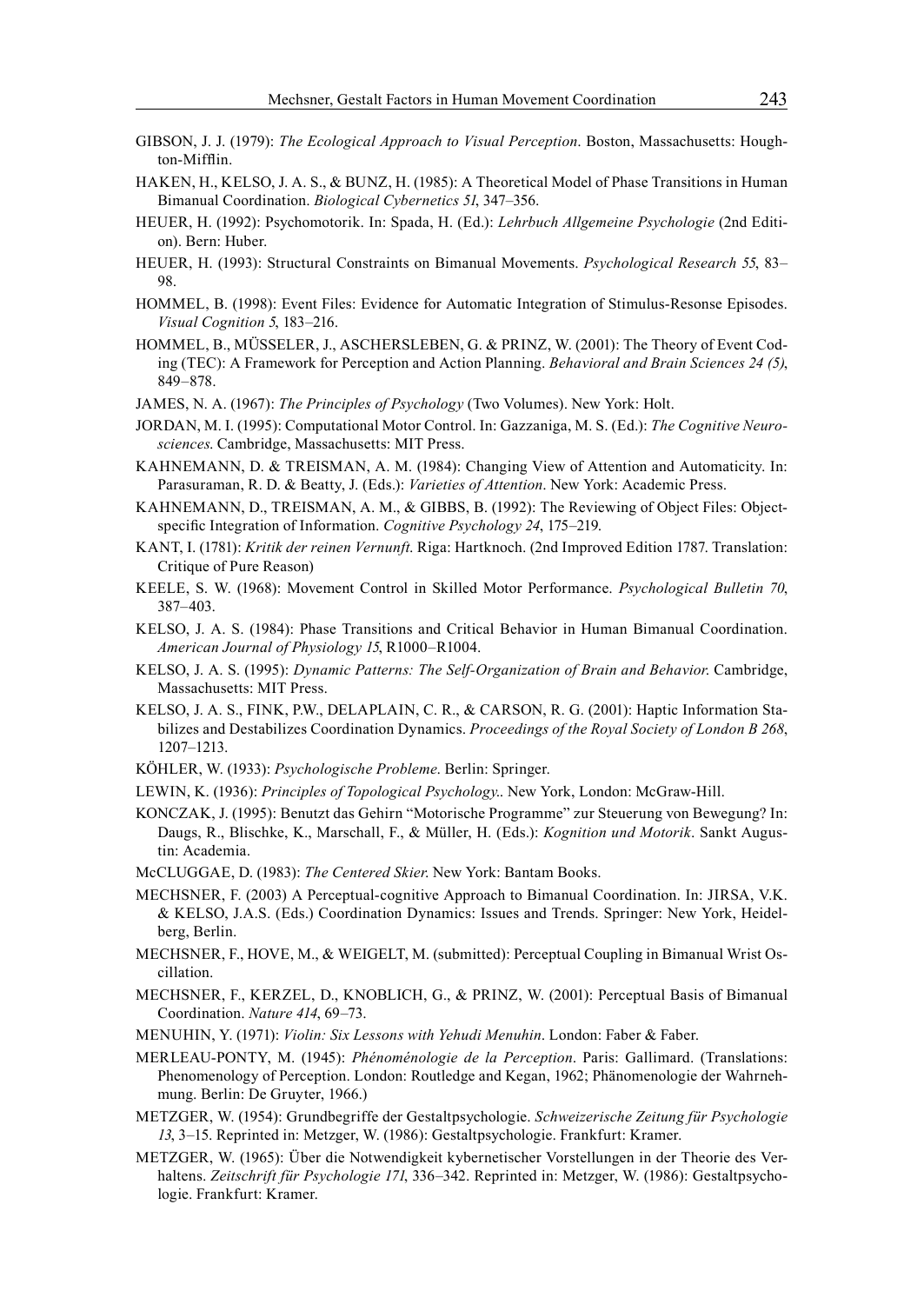- METZGER, W. (1969): Die Wahrnehmungswelt als zentrales Steuerungsorgan. *Ceskoslovenká Psychologie 8*, 417–431. Reprinted in: Metzger, W. (1986): Gestaltpsychologie. Frankfurt: Kramer.
- METZGER, W. (1967): *Der Geltungsbereich gestaltpsychologischer Ansätze. Bericht über den 25. Kongreß der Deutschen Gesellschaft für Psychologie, Münster 1966*. Göttingen: Hogrefe. Reprinted in: Metzger, W. (1986): Gestaltpsychologie. Frankfurt: Kramer.
- METZGER, W. (1975): *Gesetze des Sehens*. Frankfurt: Kramer.
- METZGER, W. (1982): Möglichkeiten der Verallgemeinerung des Prägnanzprinzips. *Gestalt Theory 4*, 3–22. Reprinted in: Metzger, W. (1986): Gestaltpsychologie. Frankfurt: Kramer.
- PELLIONISZ, A. J. & Llinás, R. (1979): Brain Modeling by Tensor Network Theory and Computer Simulation. The Cerebellum: Parallel Processor for Predictive Coordination. *Neuroscience 4*, 323– 348.
- PELLIONISZ, A. J. & Llinás, R. (1980): Tensorial Approach to the Geometry of Brain Function: Cerebellar Coordination via Metric Tensor. *Neuroscience 5*, 1125–1136.
- PRINZ, W. (1984): Modes of Linkage Between Perception and Action. In: Prinz, W. & Sanders, A. F. (Eds.): *Cognition and Motor Processes*. Berlin: Springer.
- PRINZ, W. (1990): A Common Coding Approach to Perception and Action. In: Neumann, O. & Prinz, W. (Eds.): *Relationships Between Perception and Action*. Berlin: Springer.
- PRINZ, W. (1997): Perception and Action Planning. *European Journal of Cognitive Psychology 9 (20)*, 129–154.
- SCHMIDT, R. A. (1975): A Schema Theory of Discrete Motor Skill Learning. *Psychological Review 82 (4)*, 225–260.
- SCHMIDT, R. A. (1982a): Generalized Motor Programs and Schemas for Movement. In: Kelso, J. A. S. (Ed.): *Human Motor Behavior: An Introduction*. Hillsdale, New Jersey: Erlbaum.
- SCHMIDT, R. A. (1982b): *Motor Control and Learning*. Champaing, Illinois: Human Kinetics.
- SCHMIDT, R. C., CARELLO, C., & TURVEY, M. T. (1990): Phase Transitions and Critical Fluctuations in the Visual Coordination of Rhythmic Movements Between People. *Journal of Experimental Psychology: Human Perception and Performance 16*, 227–247.
- SCHMIDT, R. C. & O'BRIEN B. (1997): Evaluating the Dynamics of Unintended Interpersonal Coordination. *Ecological Psychology 9 (3)*, 189–206.
- SCHMIDT, R. C., BIENVENU, M., FITZPATRICK, P. A., & AMAZEEN, P. G. (1998): A Comparison of Intra- and Interpersonal Interlimb Coordination: Coordination Breakdowns and Coupling Strength. *Journal of Experimental Psychology: Human Perception and Performance 24 (3)*, 884–909.
- SEMJEN, A., SUMMERS, J. J., & CATTAERT, D. (1995): The Coordination of the Hands in Bimanual Circle Drawing. *Journal of Experimental Psychology: Human Perception and Performance 21*, 1139–1157.
- SWINNEN, S. P., JARDIN, K., MEULENBROEK, R., DOUNSKAIA, N., & HOFKENS-VAN DEN BRANDT, M. (1997): Egocentric and Allocentric Constraints in the Expression of Patterns of Interlimb Coordination. *Journal of Cognitive Neurosciene 9 (3)*, 348–377.
- SWINNEN, S. P., JARDIN, K., MEULENBROEK, R., FRANZ, L., DOUNSKAIA, N., & WALTER, C. B. (1998): Exploring Interlimb Constraints During Bimanual Graphic Performance: Effects of Muscle Grouping and Direction. *Behavioral Brain Research 90*, 79–87.
- VOGT, S. (1988): Einige gestaltpsychologische Aspekte der zeitlichen Organisation zyklischer Bewegungsabläufe. Dissertation. *Bremer Beiträge zur Psychologie Nr.77*. Bremen: Bremen University.
- WAGEMANS, J. (1997): Characteristics and Models of Human Symmetry Detection. *Trends in Cognitive Sciences 1 (9)*, 346–352.
- WOLPERT, D. M. & GHARAMANI, Z. (2000): Computational Principles of Movement *Neuroscience. Nature Neuroscience (Supplement) 3*, 1212–1217.